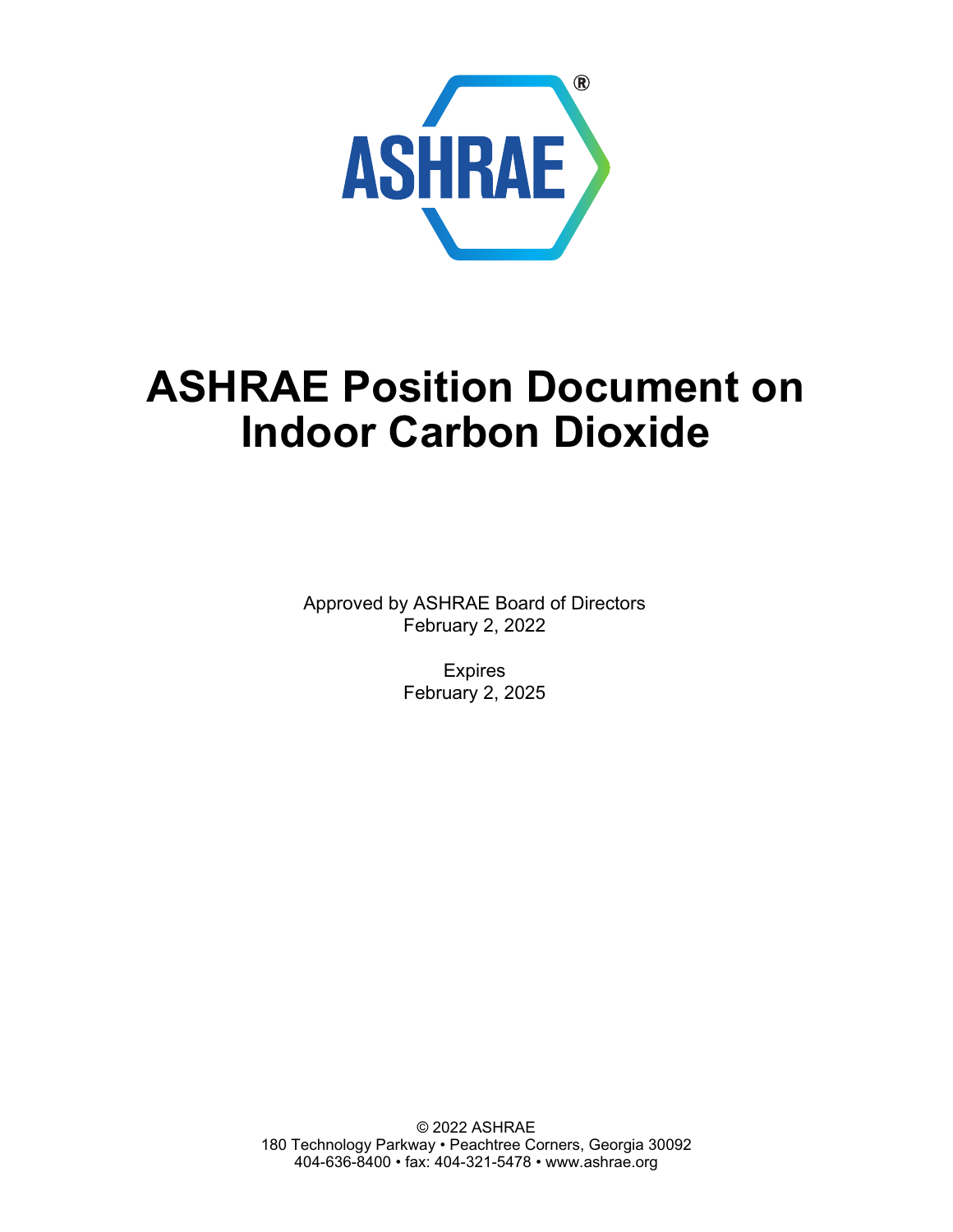#### **COMMITTEE ROSTER**

The ASHRAE Position Document on Indoor Carbon Dioxide was developed by the Society's Indoor Carbon Dioxide Position Document Committee with Andrew Persily as its chair.

**Andrew Persily, PhD** National Institute of Standards and Technology Gaithersburg, Maryland, USA

> **William P. Bahnfleth, PhD, PE** The Pennsylvania State University University Park, Pennsylvania, USA

**Howard Kipen, MD, MPH** Rutgers University – School of Public Health Piscataway, New Jersey, USA

> **Josephine Lau, PhD** University of Nebraska Lincoln, Nebraska, USA

**Corinne Mandin, PhD** Scientific and Technical Centre for Building (CSTB) Paris, France

> **Chandra Sekhar, PhD** National University of Singapore Singapore

> **Pawel Wargocki, PhD** Technical University of Denmark Copenhagen, Denmark

**Lan Chi Nguyen Weekes, PEng, ing.** La Cité College Ottawa, Ontario, Canada

The authors declare they have no conflict of interest related to the subject of this position document.

# **COGNIZANT COMMITTEE**

The chair of ASHRAE's Environmental Health Committee also served as ex-officio member.

**Luke Leung, PE** Environmental Health Committee Skidmore Owings & Merrill Clarendon Hills, Illinois, USA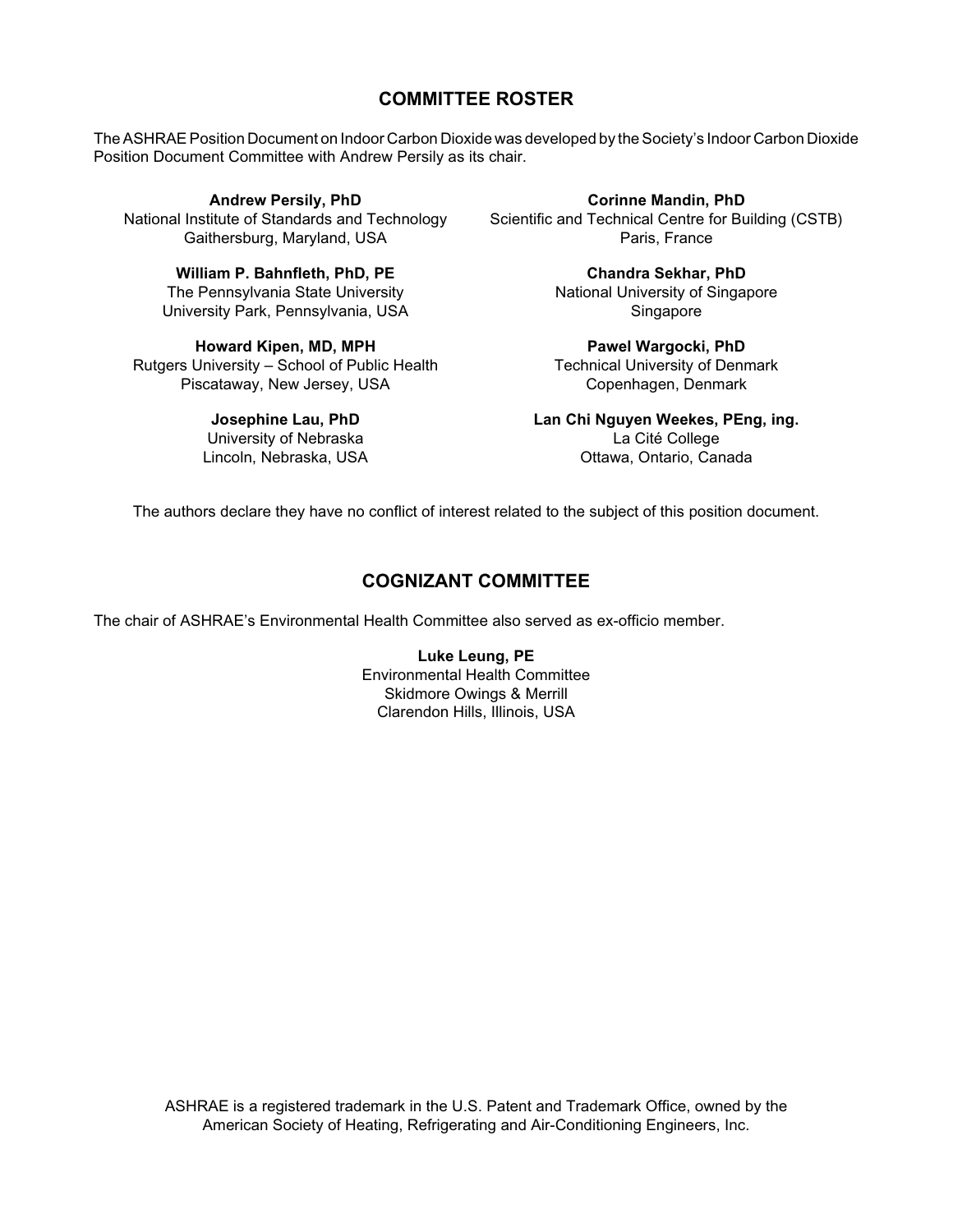#### **HISTORY OF REVISION/REAFFIRMATION/WITHDRAWAL DATES**

The following summarizes this document's revision, reaffirmation, and withdrawal dates:

2/2/2022—BOD approves Position Document titled *ASHRAE Position Document on Indoor Carbon Dioxide*

*Note:* ASHRAE's Technology Council and the cognizant committee recommend revision, reaffirmation, or withdrawal every 30 months.

*Note:* ASHRAE position documents are approved by the Board of Directors and express the views of the Society on a specific issue. The purpose of these documents is to provide objective, authoritative background information to persons interested in issues within ASHRAE's expertise, particularly in areas where such information will be helpful in drafting sound public policy. A related purpose is also to serve as an educational tool clarifying ASHRAE's position for its members and professionals, in general, advancing the arts and sciences of HVAC&R.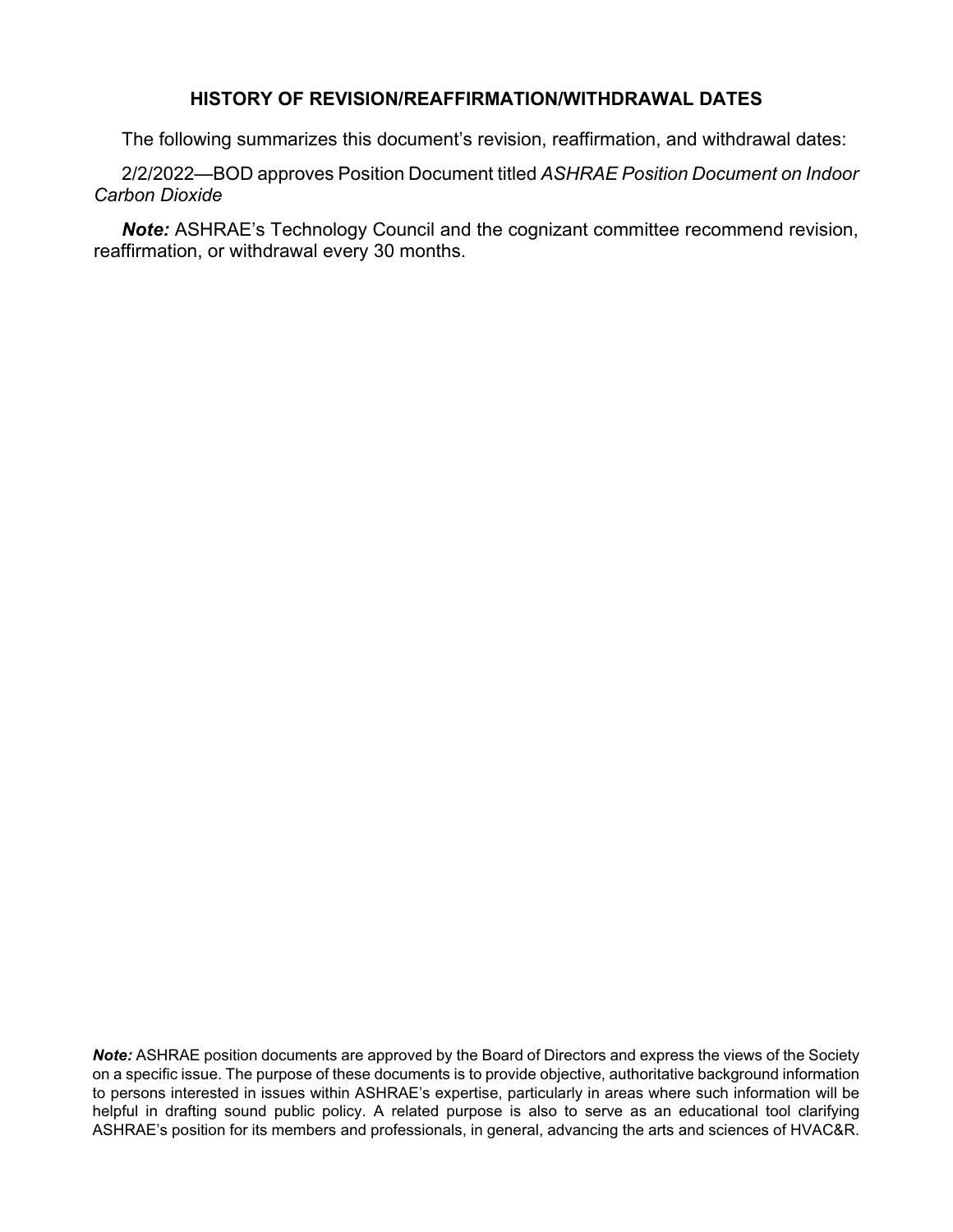# **CONTENTS**

# **ASHRAE Position Document on Indoor Carbon Dioxide**

| <b>SECTION</b><br><b>PAGE</b>                                                      |  |
|------------------------------------------------------------------------------------|--|
|                                                                                    |  |
|                                                                                    |  |
|                                                                                    |  |
|                                                                                    |  |
| 2.1 History of CO <sub>2</sub> in Relation to Building Ventilation and IAQ4        |  |
|                                                                                    |  |
| 2.3 Existing Standards and Regulations for Indoor CO <sub>2</sub> Concentrations 5 |  |
|                                                                                    |  |
|                                                                                    |  |
|                                                                                    |  |
|                                                                                    |  |
|                                                                                    |  |
|                                                                                    |  |
|                                                                                    |  |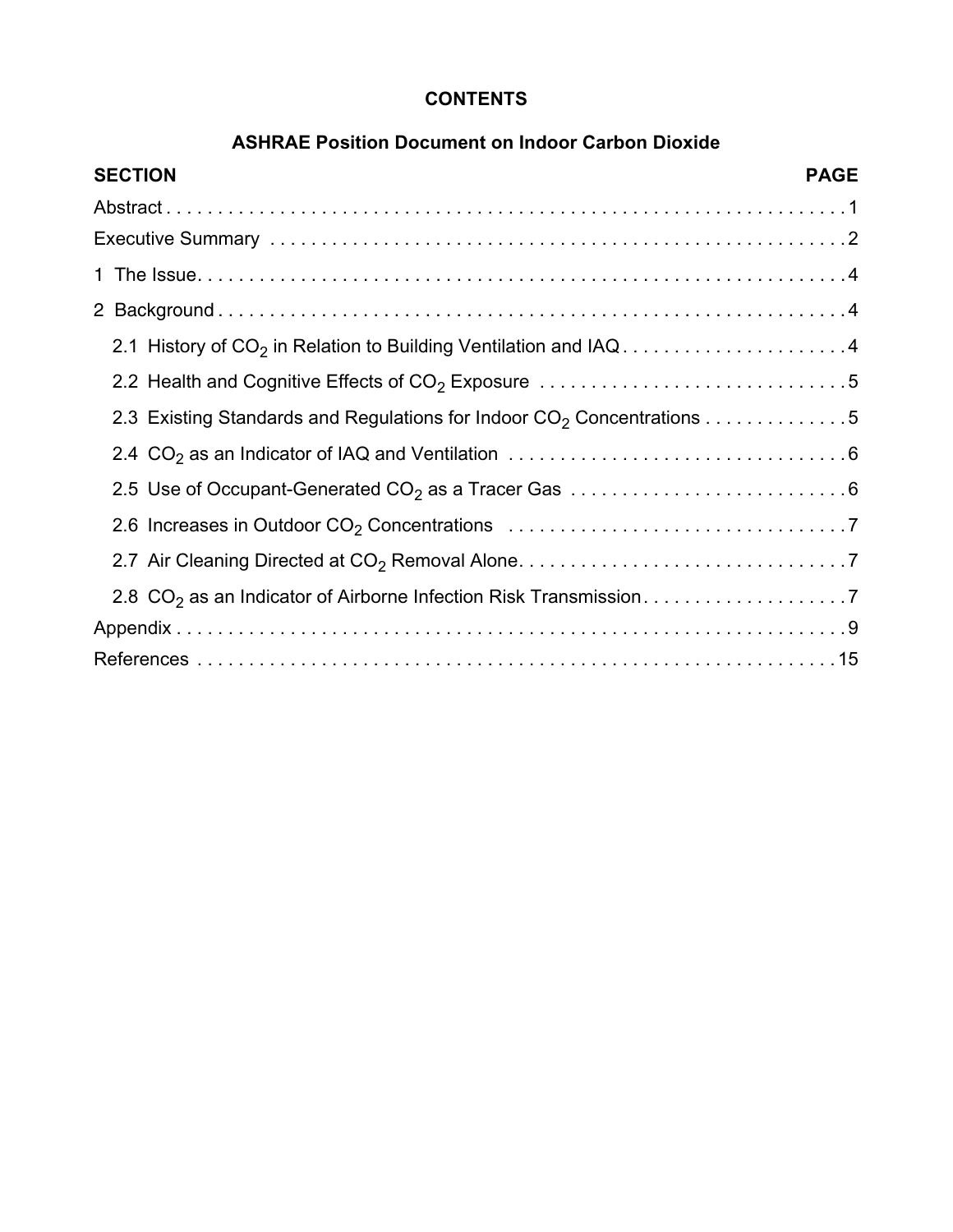#### **ABSTRACT**

Indoor carbon dioxide  $(CO<sub>2</sub>)$  has played a key role in discussions of ventilation and indoor air quality (IAQ) for centuries. Those discussions have evolved to focus on the use of indoor  $CO<sub>2</sub>$ as an IAQ metric, estimation of ventilation rates using  $CO<sub>2</sub>$  as a tracer gas, control of outdoor air ventilation based on  $CO<sub>2</sub>$  concentrations, and impacts of  $CO<sub>2</sub>$  on building occupants. More recently, the measurement of indoor  $CO<sub>2</sub>$  has been discussed in the context of airborne infectious disease transmission. However, many applications of indoor  $CO<sub>2</sub>$  do not reflect a sound technical understanding of the relationship between indoor  $CO<sub>2</sub>$  concentrations, ventilation, and IAQ. Some applications have been technically flawed, leading to misinterpretations of the significance of indoor  $CO<sub>2</sub>$ . This position document discusses the role of indoor  $CO<sub>2</sub>$  in the context of building ventilation and IAQ based on ASHRAE's long involvement with those topics as well as the interests of its members and stakeholders. The positions stated within address the use of  $CO<sub>2</sub>$  as a metric of IAQ and ventilation, the impacts of  $CO<sub>2</sub>$  on building occupants, the measurement of  $CO<sub>2</sub>$  concentrations, the use of  $CO<sub>2</sub>$  to evaluate and control outdoor air ventilation, and the relationship of indoor  $CO<sub>2</sub>$  to airborne infectious disease transmission. This document recommends research into the impacts of  $CO<sub>2</sub>$  on occupant health, comfort, and performance and on the application of indoor  $CO<sub>2</sub>$  concentrations in building operation, as well as the development of guidance on the measurement and practical application of  $CO<sub>2</sub>$  concentrations.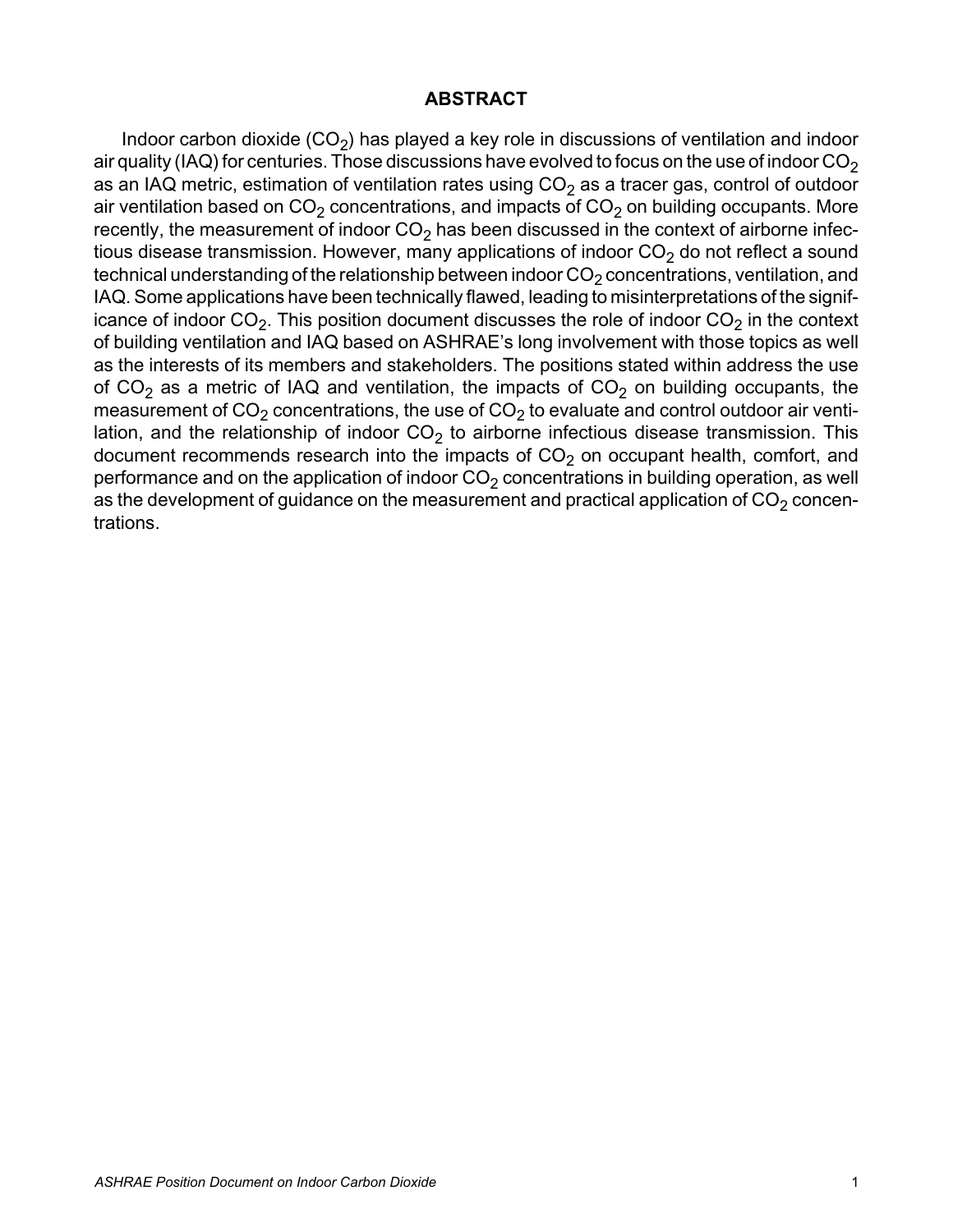## **EXECUTIVE SUMMARY**

While indoor  $CO<sub>2</sub>$  concentrations have long been considered in the context of building ventilation and IAQ, the meaning of indoor  $CO<sub>2</sub>$  as an indicator of IAQ and ventilation is commonly misinterpreted within the HVAC industry and the research community and among the public. Despite many efforts to address this confusion in standards and guidance documents, technical publications, conference presentations, and workshops, significant misunderstandings remain. Given ASHRAE's involvement in ventilation and IAQ research and standards, this position document has been developed to clarify the role of indoor  $CO<sub>2</sub>$  and how it can be used to understand and manage building performance. It addresses the history of  $CO<sub>2</sub>$  in relation to ventilation and IAQ, what is known about health and cognitive impacts of  $CO<sub>2</sub>$  exposure on building occupants, existing standards and guidelines on indoor  $CO<sub>2</sub>$  concentrations, limitations in the use of  $CO<sub>2</sub>$  as an indicator of ventilation and IAQ, how  $CO<sub>2</sub>$  can be used to evaluate and control outdoor air ventilation, increases and variations in outdoor  $CO<sub>2</sub>$  concentrations, indoor air cleaning to remove  $CO<sub>2</sub>$ , and the use of  $CO<sub>2</sub>$  as an indicator of the risk of airborne disease transmission indoors. It focuses on non-industrial indoor environments intended for human occupancy, including residences, offices, schools, and transportation environments.

ASHRAE takes the following positions:

- Indoor  $CO<sub>2</sub>$  concentrations do not provide an overall indication of IAQ, but they can be a useful tool in IAQ assessments if users understand the limitations in these applications.
- Existing evidence for direct impacts of  $CO<sub>2</sub>$  on health, well-being, learning outcomes, and work performance at commonly observed indoor concentrations is inconsistent, and therefore does not currently justify changes to ventilation and IAQ standards, regulations, or guidelines.
- The use of indoor  $CO<sub>2</sub>$  measurements to assess and control the risk of airborne disease transmission must account for the definition of acceptable risk, the type of space and its occupancy, and differences in  $CO<sub>2</sub>$  and infectious aerosol emissions and their subsequent fate and transport.
- Differences between indoor and outdoor  $CO<sub>2</sub>$  concentrations can be used to evaluate ventilation rates and air distribution using established tracer gas measurement methods, but accurate results require the validity of several assumptions and accurate input values.
- Sensor accuracy, location, and calibration are all critical for drawing meaningful inferences from measured indoor  $CO<sub>2</sub>$  concentrations.
- Air-cleaning technologies that remove only  $CO<sub>2</sub>$  will not necessarily improve overall IAQ and can interfere with systems using  $CO<sub>2</sub>$  for ventilation control or IAQ monitoring.

ASHRAE recommends research on the following topics:

- Indoor  $CO<sub>2</sub>$  exposure as a modifier of human responses to other environmental factors such as thermal comfort and other airborne contaminants
- The development of IAQ metrics that cover the wide range of indoor contaminants and sources
- Health and performance impacts of indoor  $CO<sub>2</sub>$  in concentration ranges typical of nonindustrial indoor environments in both laboratory and field settings covering a diverse range of subjects, including variations in age, gender, and health status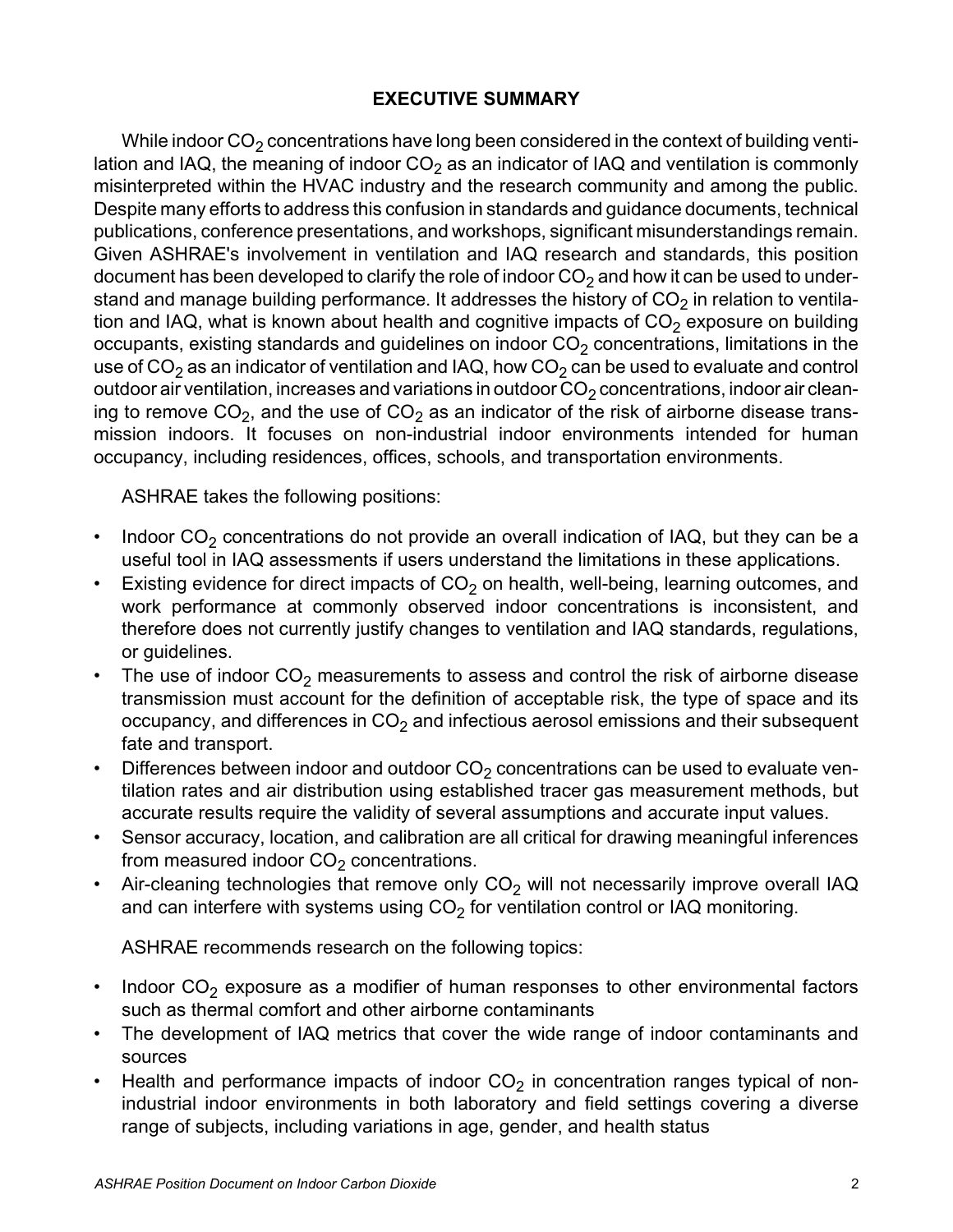- Physiological impacts of elevated  $CO<sub>2</sub>$  concentrations, such as changes in blood chemistry and respiration, including those associated with increasing outdoor  $CO<sub>2</sub>$ concentrations
- The relationship between indoor  $CO<sub>2</sub>$  concentrations and the risks of airborne infectious disease transmission
- Indoor  $CO<sub>2</sub>$  concentration measurement, including sensor performance and sensor locations for different applications and the performance and application of low-cost  $CO<sub>2</sub>$ sensors
- The use of occupant-generated  $CO<sub>2</sub>$  as a tracer gas to estimate building ventilation rates, including approaches that capture transient effects and account for multiple-space ventilation systems and different air distribution approaches
- Strategies for demand-controlled ventilation (DCV) using  $CO<sub>2</sub>$  and other indicators of occupancy that overcome limitations of current approaches and control contaminants that are not linked to occupancy
- Indoor  $CO<sub>2</sub>$  concentrations, ventilation rates, and occupancy in different building types in different countries to establish benchmark data and better understand the impacts of new building and system designs, tighter construction, advanced operation and control strategies, and other changes in the building stock

ASHRAE also recommends the following activities:

- Development of guidance and standards on indoor  $CO<sub>2</sub>$  concentration measurement and sensor selection, especially for DCV applications
- Development of educational programs, conference sessions and workshops, and guidance documents to help practitioners and researchers understand the application of indoor  $CO<sub>2</sub>$  concentrations as an indicator of ventilation and IAQ
- Development of guidance on HVAC equipment and controls using  $CO<sub>2</sub>$  monitoring
- Development of guidance on the use of  $CO<sub>2</sub>$  as a tracer gas for measuring building ventilation rates and air distribution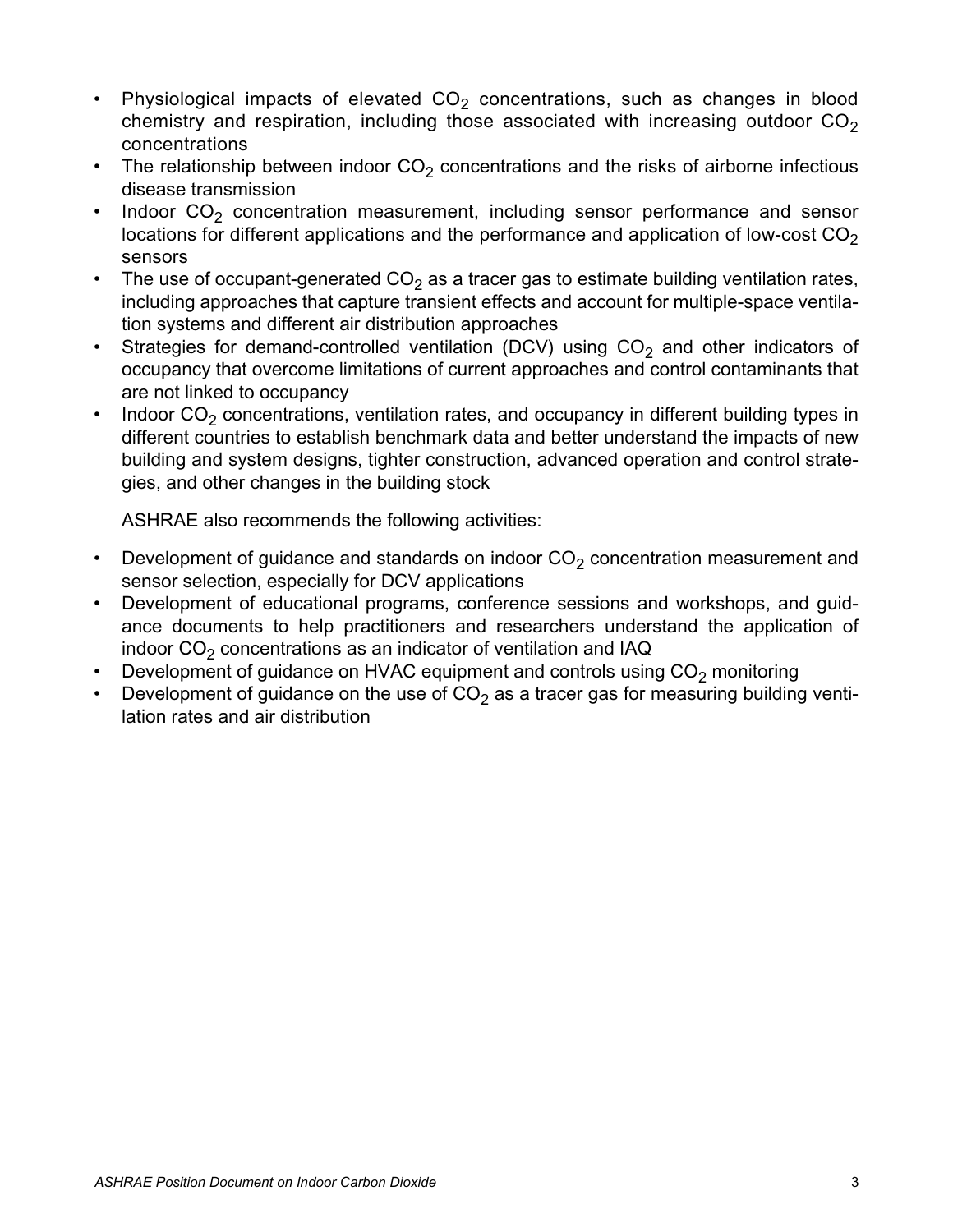## **1. THE ISSUE**

Indoor  $CO<sub>2</sub>$  has been considered in the context of ventilation and IAQ for centuries. These discussions have focused on two areas: how  $CO<sub>2</sub>$  concentrations relate to occupant perception of human bioeffluents and other aspects of IAQ, and the use of  $CO<sub>2</sub>$  to evaluate outdoor air ventilation rates. While these topics have been studied for decades, misinterpretation of  $CO<sub>2</sub>$ concentration as an indicator of IAQ and ventilation still occurs in the HVAC industry, IAQ research community, and the public. Despite many efforts to address this confusion in standards and guidance documents, technical publications, conference presentations and workshops, significant misunderstanding remains.

In addition to the need to clarify the relationship of indoor  $CO<sub>2</sub>$  concentration to IAQ and ventilation, another motivation for this position document is the need to address recent research results on the impacts of  $CO<sub>2</sub>$  on human performance at commonly observed indoor concentrations. Given trends of increasing outdoor  $CO<sub>2</sub>$  concentrations, additional concerns have been expressed regarding these potential health and performance impacts. Moreover, a variety of organizations and government bodies have issued standards and regulations for indoor  $CO<sub>2</sub>$ concentrations in non-industrial workplaces. Also, concerns have long existed regarding the accuracy of indoor  $CO<sub>2</sub>$  concentration measurements, which are increasingly common due to the availability and more widespread application of less expensive sensors. Indoor  $CO<sub>2</sub>$  monitoring has also been promoted as a ventilation indicator in the context of managing the risks of airborne disease transmission. Finally, most of these applications of indoor  $CO<sub>2</sub>$  measurements require values for the rate at which building occupants generate  $CO<sub>2</sub>$  and other inputs, and the uncertainty of these values has not been well characterized.

#### **2. BACKGROUND**

This section expands on the topics in the The Issue section in support of the positions and recommendations in this document. Specifically, this section covers the history of the role of indoor  $CO<sub>2</sub>$  concentrations in the context of ventilation and IAQ, health and cognitive impacts of exposure to  $CO_2$ , existing standards and regulations for indoor  $CO_2$  concentrations,  $CO_2$  as an indicator of IAQ and ventilation, use of  $CO<sub>2</sub>$  as a tracer gas for estimating ventilation rates, increases in outdoor  $CO_2$  concentrations, air cleaning directed at  $CO_2$  removal, and  $CO_2$  as an indicator of the risk of airborne disease transmission. More detail on these topics, including extensive references for the statements herein, is contained in the appendix to this position document.

#### **2.1 History of CO<sub>2</sub> in Relation to Building Ventilation and IAQ**

Carbon dioxide has been discussed in the context of building ventilation since the seventeenth and eighteenth centuries, when  $CO<sub>2</sub>$  rather than a lack of oxygen was considered to be a cause of physiological effects attributed to bad air. In the nineteenth century, Pettenkofer stated that it was not  $CO<sub>2</sub>$  but the presence of organic material from human skin and lungs that caused the negative effects attributed to poor ventilation, proposing that  $CO<sub>2</sub>$  not be considered as a cause of discomfort but rather as a surrogate for vitiated air. In the early twentieth century, studies by Billings, Hermans, Flugge, Hill, and others showed that warmth combined with smells in a crowded room were a source of discomfort in poorly ventilated rooms. The work of Lemberg and later Yaglou showed that occupant perception of body odor produced by humans could be used as a criterion for ventilation. Perceived odor intensity was used as a criterion for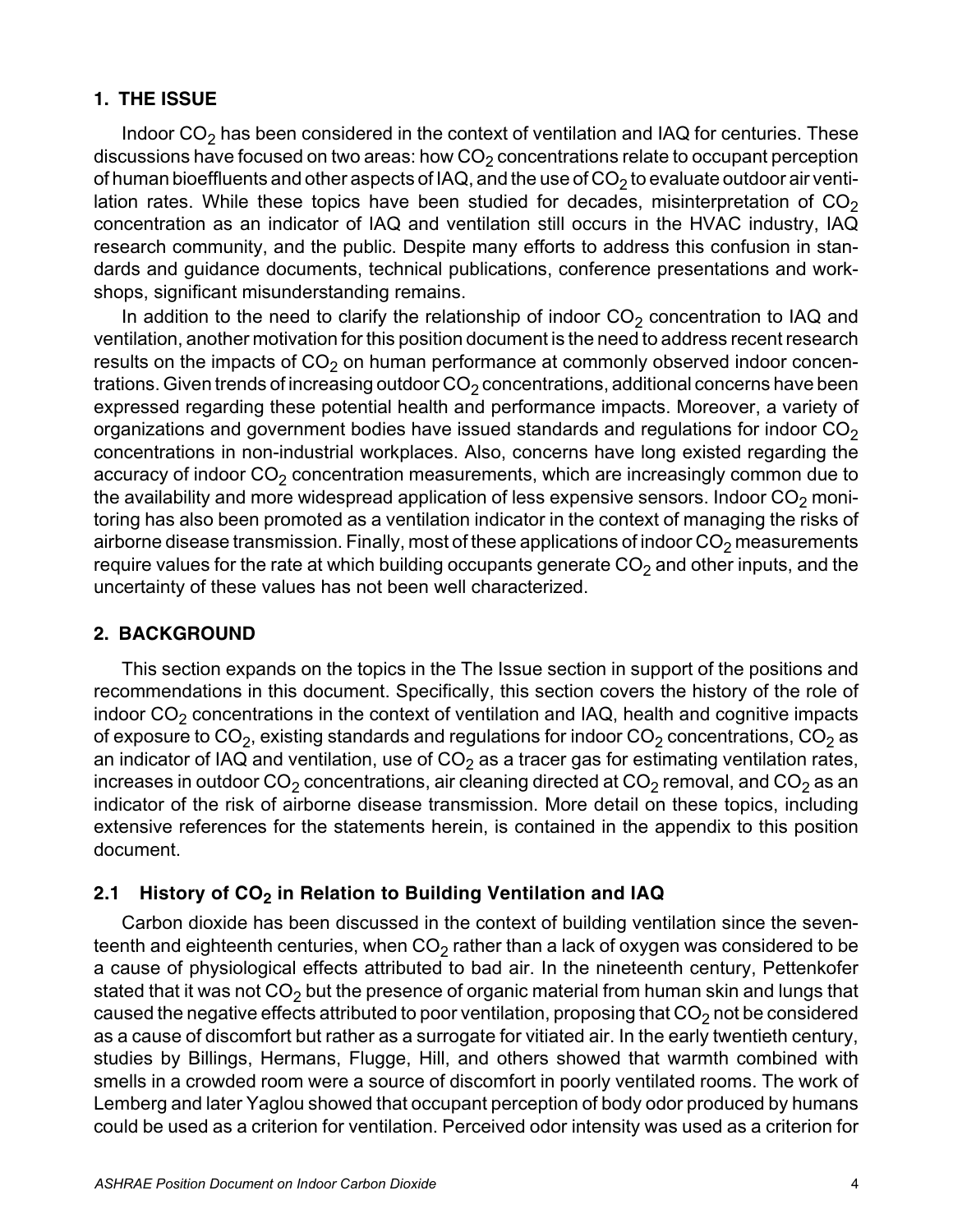ventilation rate requirements of about 7.5 to 10 L/s (15 to 20 cfm) per person, and again  $CO<sub>2</sub>$ was not considered to be a pollutant but rather an indicator of body odor. Studies in the latter part of the twentieth century by Fanger, Cain, and Iwashita confirmed the results of Yaglou and Lemberg. This research on body odor perception was used to develop the ventilation requirements in ASHRAE and European Committee for Standardization (CEN) standards. The 1989 edition of ASHRAE's ventilation standard, Standard 62 (subsequently Standard 62.1), had a  $CO<sub>2</sub>$  limit of 1000 ppm<sub>v</sub>, but this was removed from subsequent editions due to its common misinterpretation.

# 2.2 Health and Cognitive Effects of CO<sub>2</sub> Exposure

Indoor concentrations of  $CO<sub>2</sub>$  greater than 1000 ppm<sub>v</sub> have been associated with increases in self-reported, nonspecific symptoms commonly referred to as *sick building syndrome (SBS) symptoms*. However, these observations were not controlled for other contaminants or environmental parameters; therefore, elevated  $CO<sub>2</sub>$  concentrations likely served as indicators of inadequate ventilation that increased the concentrations of all contaminants with indoor sources. More recently, several groups have explored the cognitive effects of short-term exposure (2 to 8 h) to pure  $CO<sub>2</sub>$  at concentrations between 600 and 5000 ppm<sub>y</sub>. Some of these studies demonstrated concentration-dependent impairment, an indicator of a causal effect, but other studies did not show any effects on cognition. These inconsistencies require further investigation, including study of the mechanisms involved. This research is a priority due to the ubiquity of indoor concentrations of  $CO<sub>2</sub>$  in excess of 1000 ppm<sub>y</sub>.

# **2.3 Existing Standards and Regulations for Indoor CO<sub>2</sub> Concentrations**

Many countries have proposed mandatory or suggested guideline values for indoor  $CO<sub>2</sub>$  in non-industrial spaces. It should be noted that the rationales supporting these guideline values are not generally provided along with these guideline values. These indoor  $CO<sub>2</sub>$  limits tend to be on the order of 1000 ppm, but range as high as about 1500 ppm, They are generally intended for the management of generic IAQ concerns and SBS symptoms.  $CO<sub>2</sub>$  guideline values in the context of airborne infectious disease transmission are discussed in the later section on  $CO<sub>2</sub>$  as an indicator of airborne infection risk transmission.

For workplaces, the United States Occupational Safety and Health Administration (OSHA) and National Institute for Occupational Safety and Health (NIOSH) have established a timeweighted average limit value of 5000 ppm, for airborne exposure in any 8-hour work shift during a 40-hour workweek and 30,000 ppm, as a short-term exposure limit, i.e., a 15-minute timeweighted average that should not be exceeded at any time during a workday. ASHRAE Standard 62.1 has not contained a limit value for indoor  $CO<sub>2</sub>$  since the 1989 edition of the standard. Misunderstanding of previous editions of the standard continue to lead many to incorrectly attribute a 1000 ppm $_{\rm v}$  limit to ASHRAE.

# 2.4 CO<sub>2</sub> as an Indicator of IAQ and Ventilation

As noted previously, indoor  $CO<sub>2</sub>$  has been prominent in discussions of ventilation and IAQ for centuries. While  $CO<sub>2</sub>$  concentrations are related to the perception of human bioeffluents and the level of acceptance of their odors, they are not a good overall metric of IAQ, as many important contaminant sources do not depend on the number of occupants in a space. For example, contaminants emitted by building materials and those that enter from outdoors are not correlated with  $CO<sub>2</sub>$  concentrations. Nevertheless, if outdoor air ventilation rates are reduced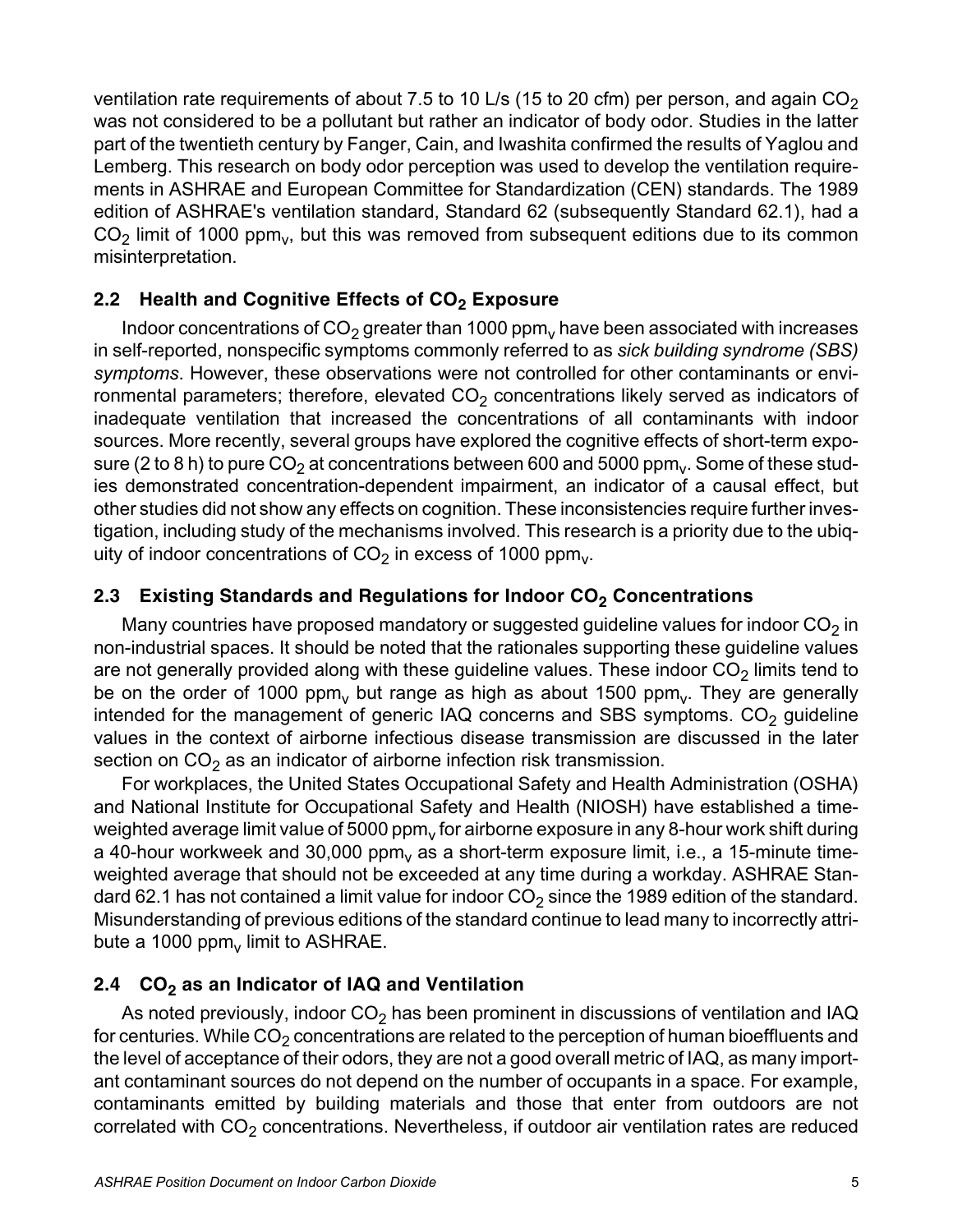in an occupied building, concentrations of  $CO<sub>2</sub>$  will increase along with the concentrations of other contaminants generated indoors.

An indoor  $CO<sub>2</sub>$  concentration below 1000 ppm<sub>v</sub> has long been considered an indicator of acceptable IAQ, but this concentration is at best an indicator of outdoor air ventilation rate per person. This value of 1000 ppm, has been used for decades without an understanding of its basis, which is its link to the perception of human body odor by building occupants. This misunderstanding of the significance of 1000  $ppm<sub>v</sub>$  has resulted in many confusing and erroneous conclusions about IAQ and ventilation in buildings. The use of  $CO<sub>2</sub>$  as an indicator of outdoor air ventilation must reflect the fact that outdoor air ventilation requirements depend on space type, occupant density, and occupant characteristics (e.g., age, body mass, and activity levels). Therefore, a single  $CO<sub>2</sub>$  concentration does not apply to all space types and occupancies for the purposes of assessing the ventilation rate. Also,  $CO<sub>2</sub>$  concentrations can vary significantly within a building or space based on the details of how ventilation and air distribution are implemented.

Indoor  $CO<sub>2</sub>$  concentrations have long been used to control outdoor air intake rates, using demand-controlled ventilation (DCV). This control strategy reduces the energy use associated with overventilation during periods of low occupancy and helps to ensure that spaces are adequately ventilated based on their actual occupancy. DCV is in fact required by some energy efficiency standards such as ASHRAE/IES Standard 90.1, and  $CO<sub>2</sub>$  monitoring is one means of implementing DCV. Note that this control strategy can be more complex to implement in multiple-space ventilation systems when complying with the ventilation requirements in ASHRAE Standard 62.1 and the designer still must address contaminants not associated with occupancy levels.

## 2.5 Use of Occupant-Generated CO<sub>2</sub> as a Tracer Gas

The use of indoor  $CO<sub>2</sub>$  concentration as an indicator of the adequacy of outdoor air ventilation rates is based on the application of  $CO<sub>2</sub>$  as a tracer gas. Tracer gas dilution methods for measuring outdoor air change rates have been used for decades and are well documented in existing ASTM and ISO standards. Application of  $CO<sub>2</sub>$  with these methods simply takes advantage of a convenient tracer gas source, the building occupants. Tracer gas methods also exist to quantify air distribution and ventilation efficiency in spaces, and  $CO<sub>2</sub>$  can be used for these measurements as well.

There are two common tracer gas methods for estimating outdoor air ventilation rates using  $CO<sub>2</sub>$ : decay and steady state, both of which are best suited to single zones. Both methods are based on the following assumptions: the tracer gas concentration is uniform in the space being monitored, the outdoor  $CO<sub>2</sub>$  concentration is constant during the test (or monitored in real time), and the rate at which occupants generate  $CO<sub>2</sub>$  is known and constant for the steady-state method. People emit  $CO<sub>2</sub>$  at a rate based on their sex, age, body mass, and level of activity, and therefore information on the occupants is required to estimate these rates. Because these are single-zone methods, they do not account for airflow or  $CO<sub>2</sub>$  transport between the zone of interest and other building zones. The measurement errors associated with using a single-zone approach in a space or building that is not a single zone at a uniform concentration are difficult to quantify, and these errors are often neglected in the application of these methods.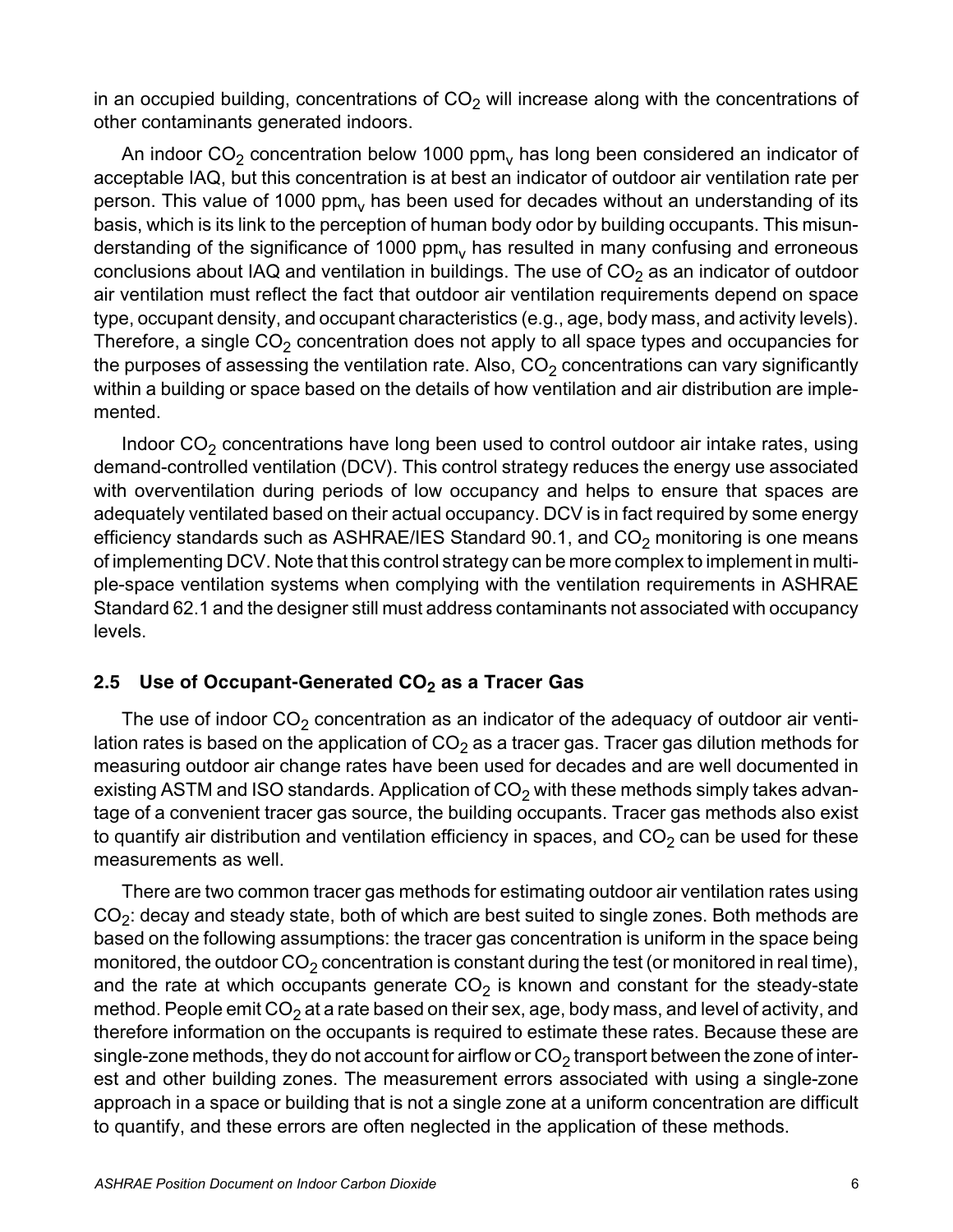#### **2.6 Increases in Outdoor CO<sub>2</sub> Concentrations**

Outdoor  $CO<sub>2</sub>$  concentrations are relevant to consideration of indoor  $CO<sub>2</sub>$  for two reasons. First, when using DCV based on the absolute indoor  $CO<sub>2</sub>$  concentration, and not the indooroutdoor difference, the outdoor air intake rate varies not only with occupancy but also with the outdoor  $CO_2$  concentration. Second, if exposure to  $CO_2$  is established to have health and cognitive impacts, then increases in outdoor concentrations will increase the prevalence of these impacts.

Global average  $CO<sub>2</sub>$  concentrations are determined by a complex interaction of sources, sinks, and driving forces. On a geological timescale, they have varied widely, but for hundreds of thousands of years, up until the early twentieth century, they were below 300 ppm $<sub>v</sub>$ , first</sub> exceeding 300 ppm<sub>v</sub> in 1912. Since that time, the average outdoor  $CO_2$  concentration has increased, reaching 420 ppm<sub>v</sub> in 2021. Superimposed on the trend of increasing outdoor  $CO<sub>2</sub>$ concentration are daily and seasonal variations, as well as larger variations in urban areas. These variations in outdoor  $CO<sub>2</sub>$  make it important to measure outdoor concentrations when monitoring indoor  $CO<sub>2</sub>$ .

#### 2.7 Air Cleaning Directed at CO<sub>2</sub> Removal Alone

While  $CO<sub>2</sub>$  may be a useful indicator of ventilation and IAQ under limited circumstances, indoor  $CO<sub>2</sub>$  concentrations are not necessarily well correlated with other important indoor air pollutants such as viruses, mold, formaldehyde, carbon monoxide, asbestos, and airborne particles. Using air-cleaning technologies to reduce  $CO<sub>2</sub>$  for commonly observed indoor concentrations can result in an unjustified expectation that other indoor pollutants are not a concern. It is critical not to presume that air cleaning directed at  $CO<sub>2</sub>$  removal or conversion alone will remove other important indoor air contaminants. Also, when using  $CO<sub>2</sub>$ -based DCV, the ventilation system will not operate as intended if using  $CO<sub>2</sub>$  removal.

# 2.8 CO<sub>2</sub> as an Indicator of Airborne Infection Risk Transmission

During the COVID-19 pandemic, recommendations have been made to use indoor  $CO<sub>2</sub>$ measurement as an indicator of the risk of airborne infection transmission. ASHRAE does not recommend a specific  $CO<sub>2</sub>$  concentration as a metric of infection risk, but other organizations have issued recommended or mandated  $CO<sub>2</sub>$  concentration limits. Many of these are based on  $CO<sub>2</sub>$  as an indicator of the outdoor ventilation rate per person. The ventilation rates on which many of these  $CO<sub>2</sub>$  concentrations are based can be derived from ventilation standards that are intended to provide acceptable IAQ but do not target the control of airborne disease transmission, except in healthcare settings. Recommendations or requirements for ventilation rates and  $CO<sub>2</sub>$  concentrations to limit infectious disease transmission have been suggested but are highly uncertain given the many factors that impact infection risk, including differences between pathogens.

All else being equal, higher  $CO<sub>2</sub>$  concentrations correspond to lower outdoor air ventilation rates and the potential for an increased risk of airborne transmission. While  $CO<sub>2</sub>$  concentrations can be a useful qualitative indicator, they do not capture the impacts of the reduced occupancy that is common in many buildings or the impacts of particle filtration and air cleaning on infection risk. Other factors impact exposure and transmission risk, such as the amount of virus in the air (which does not necessarily scale with  $CO<sub>2</sub>$ ), respiratory activity, and type of pathogen. Note also that if  $CO_2$ -based DCV is being used, lower occupancy will reduce the outdoor air venti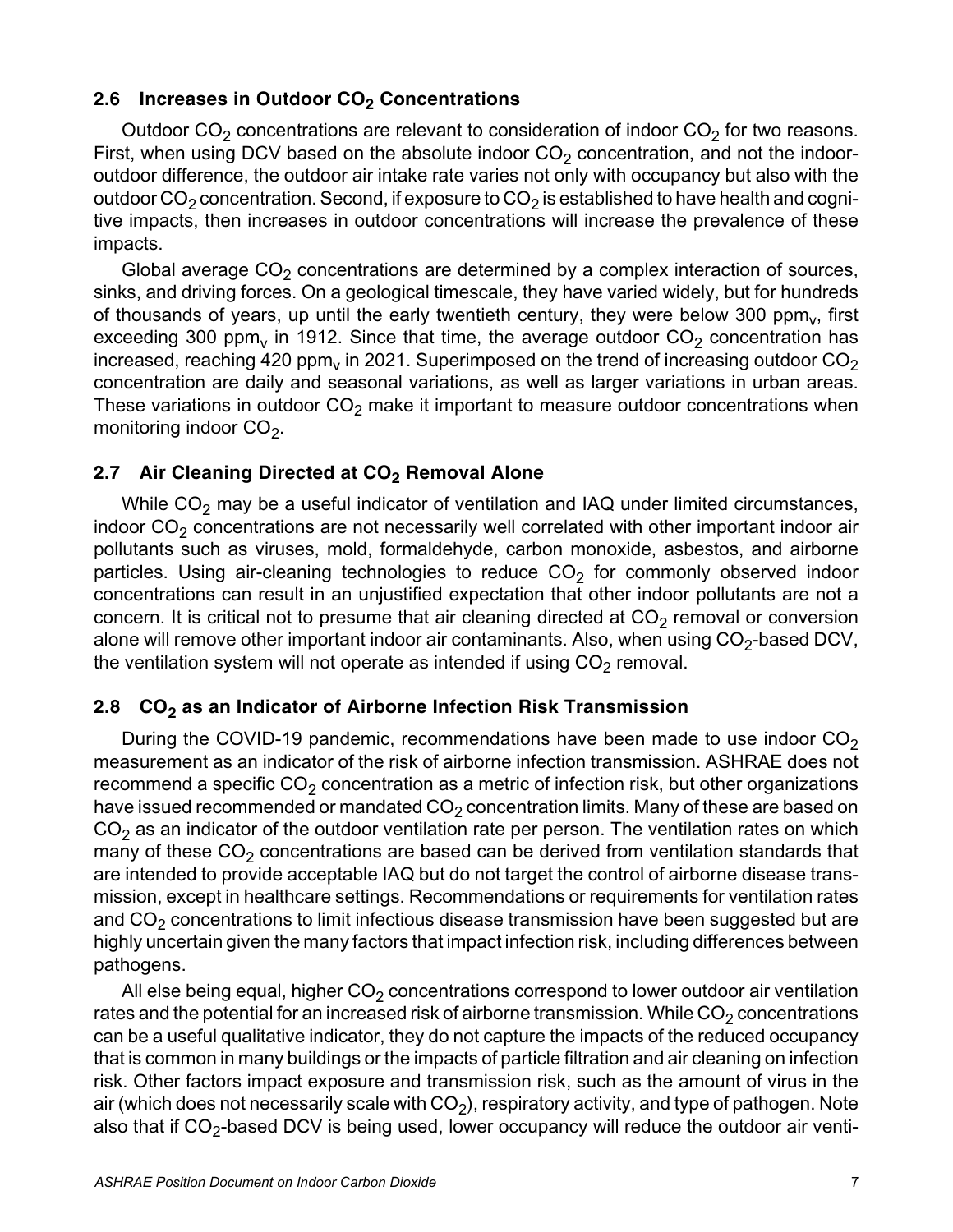lation rate and presumably increase the risk of transmission, which is why several organizations have recommended disabling DCV systems.

Rather than using indoor  $CO<sub>2</sub>$  concentration as an indicator of desired ventilation rates, several analyses of airborne infection risk have used  $CO<sub>2</sub>$  as an indicator of the "rebreathed fraction" of indoor air (the fraction of inhaled air that was exhaled by someone else in the space). If the incidence of an airborne disease in the population and the infectious dose of the pathogen are known, these methods can be used to estimate the percentage of new infections for a particular scenario. These methods rely on multiple assumptions about the distribution of indoor  $CO<sub>2</sub>$ and infectious aerosol, the relative significance of different infection modes, and dose response relationships that are subject to large uncertainties. Consequently, they may not be highly accurate predictors of risk.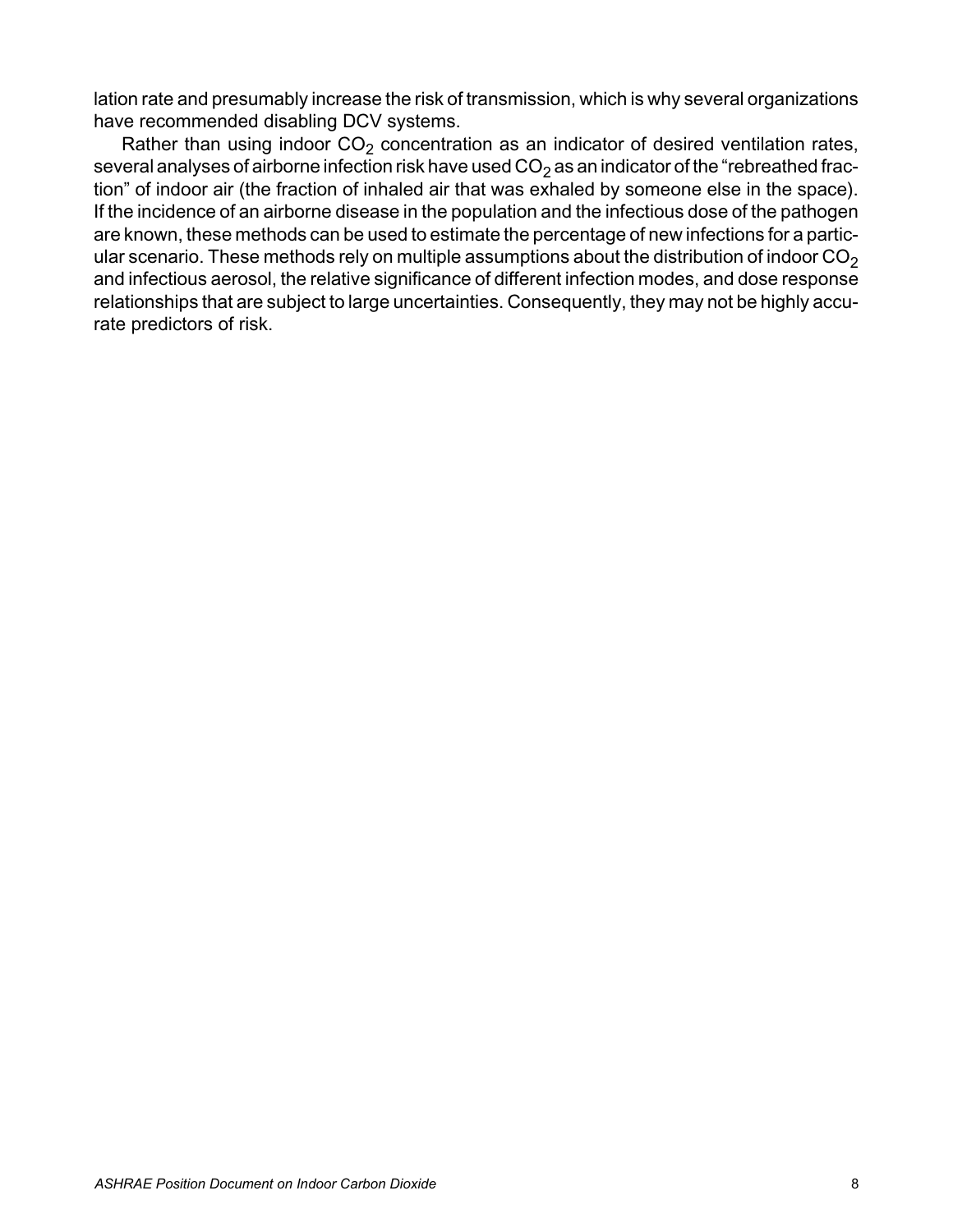#### **APPENDIX**

This appendix contains a detailed and thoroughly referenced expansion of the discussion in the Background section of this position document for readers who desire an in-depth understanding of that material. As does the Background section, this appendix expands on the topics identified in the The Issue section in support of the positions and recommendations in this document: the history of the role of indoor  $CO<sub>2</sub>$  concentrations in the context of building ventilation and IAQ, health and cognitive impacts of exposure to  $CO<sub>2</sub>$ , existing standards and regulations for indoor CO<sub>2</sub> concentrations, CO<sub>2</sub> as an indicator of IAQ and ventilation, use of CO<sub>2</sub> as a tracer gas for estimating ventilation rates, increases in outdoor  $CO<sub>2</sub>$  concentrations, air cleaning directed at  $CO<sub>2</sub>$  removal alone, and  $CO<sub>2</sub>$  as an indicator of the risk of airborne disease transmission.

## A.1 History of CO<sub>2</sub> in Relation to Building Ventilation and IAQ

The overview of early  $CO<sub>2</sub>$  research discussed in this paragraph is provided by Wargocki (2021). Carbon dioxide has been discussed in the context of building ventilation since the seventeenth century when Mayow proposed igneo-aerial particles produced by candles to cause the demise of animals. In the eighteenth century, Lavoisier attributed the effects of these particles to  $CO<sub>2</sub>$ . At that time,  $CO<sub>2</sub>$  rather than a lack of oxygen was considered to be a cause of physiological effects attributed to bad air and an indicator of whether the air was stale or fresh. In the nineteenth century, Max Josef von Pettenkofer stated that it was not  $CO<sub>2</sub>$  but the presence of organic material from human skin and lungs that caused the negative effects attributed to poor ventilation. He and Saeltzer proposed that  $CO<sub>2</sub>$  not be considered as a cause of discomfort but rather as a surrogate for vitiated air and an indicator of deleterious airborne substances of unknown origin. Pettenkofer proposed 1000 ppm<sub>y</sub> of  $CO<sub>2</sub>$  as a marker of inadequate ventilation indoors and 700 ppm, for bedrooms. In the early twentieth century, studies by Billings, Hermans, Flugge, Hill and others showed that warmth combined with smells in a crowded room were a source of discomfort in poorly ventilated rooms. Experiments with  $CO<sub>2</sub>$  increasing to 3% or 4% and oxygen falling to 17% did not show negative effects except for deepened breath and the need for cooling. The work of Lemberg and later Yaglou showed that response to body odor produced by humans could be used as a criterion for ventilation. Perceived odor intensity was used as a criterion for ventilation rate requirements of about 7.5 to 10 L/s (15 to 20 cfm) per person (Persily 2015).  $CO<sub>2</sub>$  was, again, not considered a pollutant but rather a marker of body odor perception, since humans emit both  $CO<sub>2</sub>$  and bioeffluents at rates related to their metabolism. Studies in the latter part of the twentieth century by Fanger, Cain, and Iwashita, in which acceptability of perceived air quality was used as the criterion for ventilation requirements, confirmed the results of Yaglou and Lemberg. This research on body odor perception was used to develop the ventilation requirements in ASHRAE and European Committee for Standardization (CEN) standards. The 1989 edition of ASHRAE's ventilation standard, Standard 62 (subsequently Standard 62.1), had a  $CO<sub>2</sub>$  limit of 1000 ppm<sub>v</sub>, but this was removed from subsequent editions due to its common misinterpretation.

# A.2 Health and Cognitive Effects of CO<sub>2</sub> Exposure

Carbon dioxide is considered nontoxic at concentrations up to 5000 ppm $<sub>v</sub>$ , which is the U.S.</sub> federal standard (Permissible Exposure Level) for workplaces set by the Occupational Safety and Health Administration (OSHA) as noted in the later section on existing standards and regu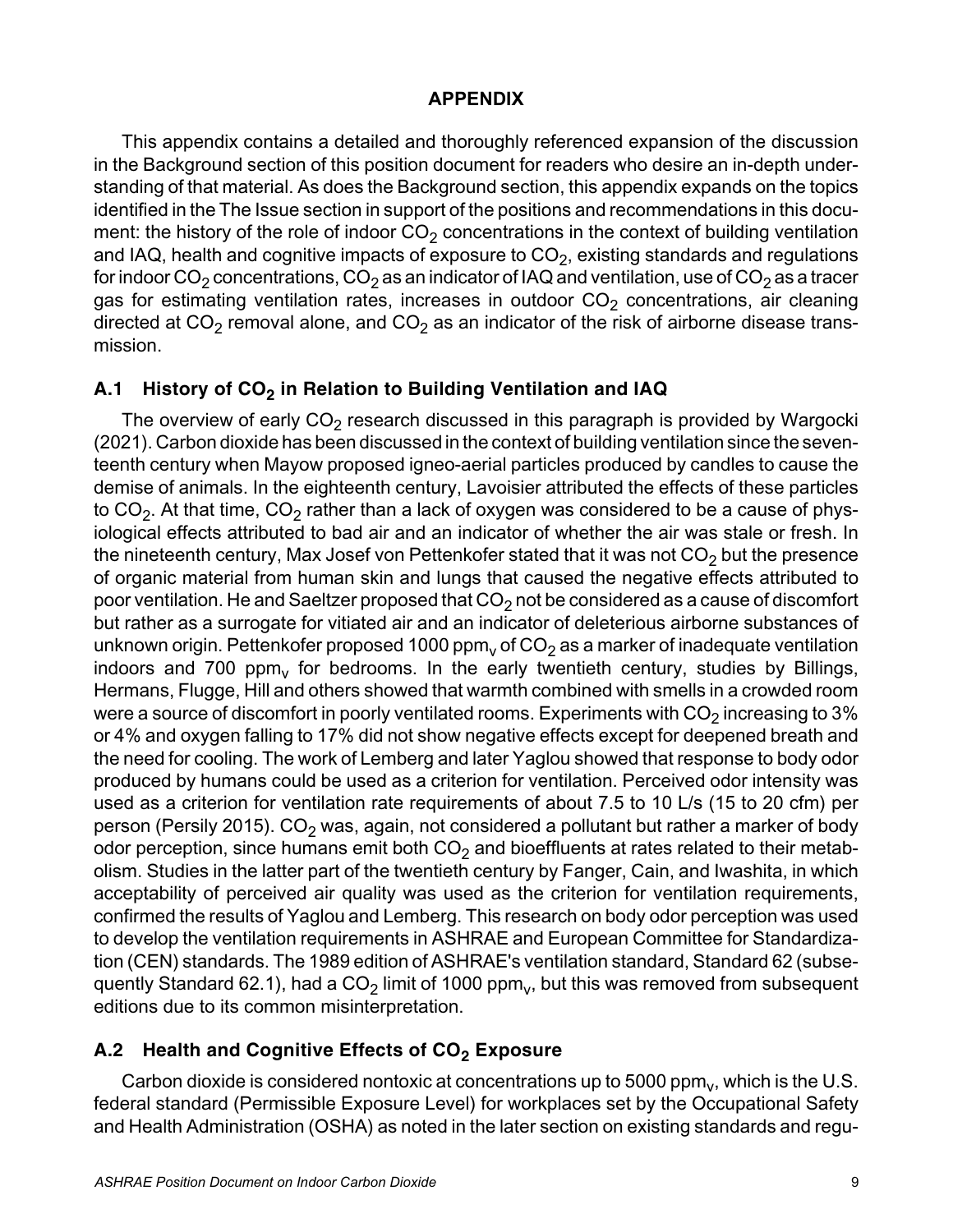lations. Guidelines for the International Space Station and U.S. submarines currently suggest that  $CO<sub>2</sub>$  concentrations be maintained at 4000 to 5000 ppm<sub>y</sub> to reduce the incidence of headaches (James and Zalesak 2013; Scully et al. 2019). Indoor concentrations greater than 1000  $ppm<sub>v</sub>$  have been associated with increases in self-reported, nonspecific symptoms commonly referred to as *sick building syndrome (SBS) symptoms*, as well as decreased performance of office work and schoolwork, as discussed in the following paragraph. These observations were not controlled for other contaminants or environmental parameters; therefore, elevated  $CO<sub>2</sub>$ concentrations likely served as indicators of inadequate ventilation that increases the concentration of all contaminants with indoor sources (Persily 2015; Lowther et al. 2021).

Several groups have explored the effects of acute exposure (duration from 2 to 8 h) to pure  $CO<sub>2</sub>$  at concentrations between 600 and 5000 ppm<sub>v</sub>, as summarized by Fisk et al. (2019), Du et al. (2020), and Lowther et al. (2021). Five studies reported an association between  $CO<sub>2</sub>$  and decreased cognitive performance at concentrations in the range of 1000 ppm $<sub>v</sub>$  (Satish et al.</sub> 2012; Allen et al. 2016, 2018; Kajtar and Herczeg 2012; Lee et al. 2022), and one was equivocal (Scully et al. 2019). While three of these studies demonstrated concentration-dependent impairment, an indicator of a causal effect, other studies did not show any cognitive effects (Zhang et al. 2016a, 2016b). These inconsistencies require further investigation, including study of the mechanisms involved. Further human subject research is a priority due to the ubiquity of indoor concentrations in excess of 1000  $ppm<sub>v</sub>$  as well as recent animal work that provides direction for investigation of mechanisms for declines in cognitive function.

Although  $CO<sub>2</sub>$  lacks direct chemical reactivity, recent studies with mice show inflammatory changes in the blood at 2000 to 4000 ppm $<sub>v</sub>$  and leakage of fluid from blood vessels into brain</sub> tissue at 2000 ppm<sub>y</sub> (Thom et al. 2017a). Further confirmation of these results was found in in-vitro experiments with human neutrophils (a type of white blood cell) at the same concentrations (Thom et al., 2017b). These findings support the phenomenon of brain toxicity from pure  $CO<sub>2</sub>$  and are mechanistically consistent with reports of cognitive changes observed in the human experiments at commonly observed indoor concentrations. Further research to resolve questions regarding the neurotoxicity of  $CO<sub>2</sub>$  should be a priority (Jacobson et al. 2019).

# A.3 Existing Standards and Regulations for Indoor CO<sub>2</sub> Concentrations

Many countries have proposed mandatory or suggested guideline values for indoor  $CO<sub>2</sub>$  in non-industrial spaces. It should be noted that the rationales supporting these guideline values are not necessarily provided in the reference documents and that  $CO<sub>2</sub>$  guideline values proposed in the context of the COVID-19 pandemic are not included in this discussion. Pandemic-motivated values are discussed in the later section on airborne infection risk transmission.

Several countries have published indoor  $CO<sub>2</sub>$  limits, in some cases for all occupied buildings and in other cases making a distinction between residential and nonresidential buildings. These limits tend to be on the order of 1000 ppm, but range as high as about 1500 ppm, They are generally intended for the management of generic IAQ concerns and SBS symptoms, with  $CO<sub>2</sub>$ being used as an indicator of ventilation. Of particular note is the 1000  $ppm<sub>v</sub>$  limit in Japan that was issued in 1970; thousands of buildings are tested every year to determine if they comply with the Building Sanitation Maintenance Law.

For workplaces, the United States Occupational Safety and Health Administration (OSHA) and National Institute for Occupational Safety and Health (NIOSH) have established a timeweighted average limit value of 5000  $ppm<sub>v</sub>$  for airborne exposure in any 8-hour work shift during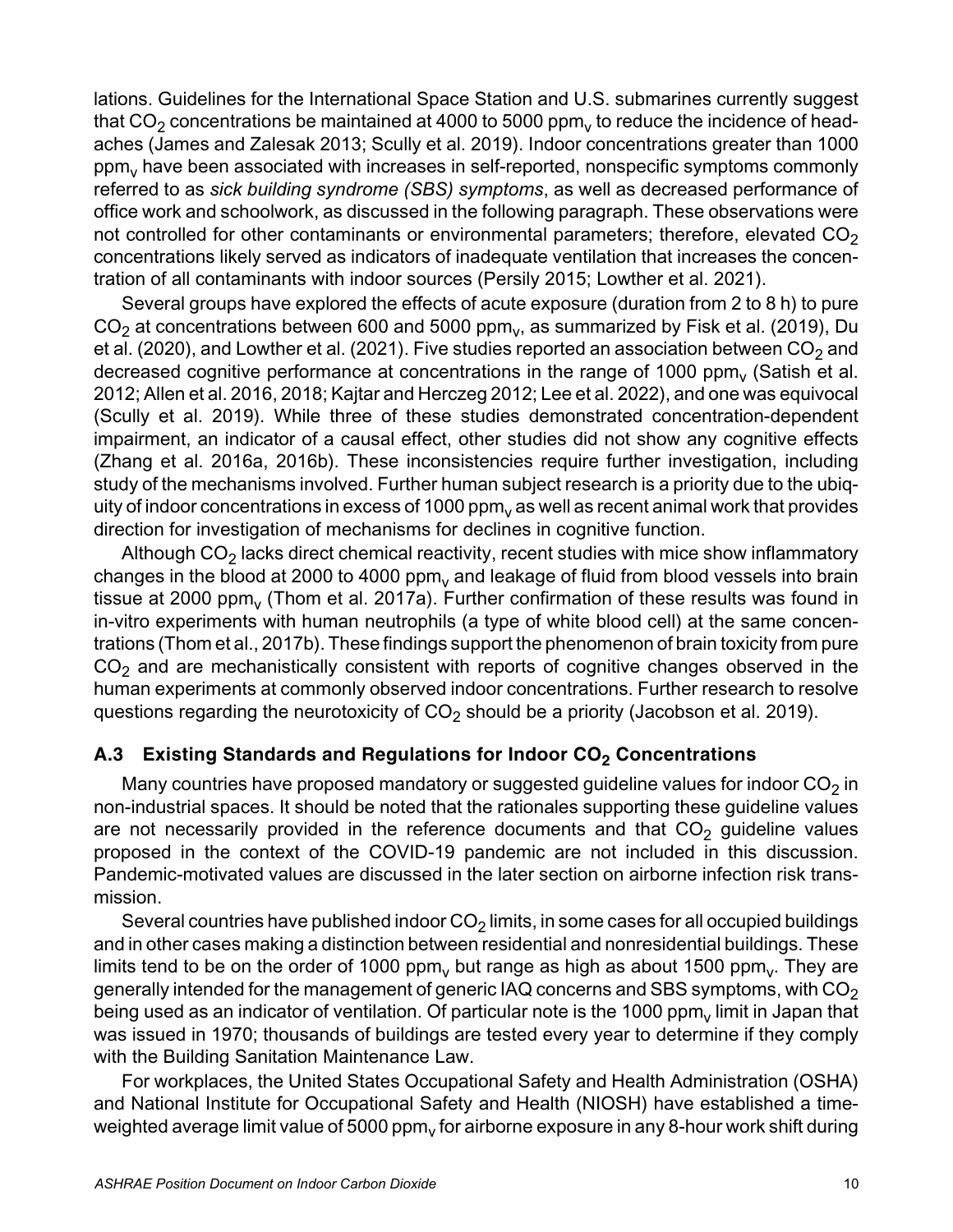a 40-hour workweek and 30,000  $ppm<sub>v</sub>$  as a short-term exposure limit, i.e., a 15-minutes timeweighted average that should not be exceeded at any time during a workday (NIOSH 1976; OSHA 2017).

Despite many statements to the contrary, ANSI/ASHRAE Standard 62.1 (ASHRAE 2019b) does not provide a limit value for indoor  $CO<sub>2</sub>$ . Misunderstanding of information in previous editions of the standard continue to lead many to incorrectly attribute a 1000 ppm, limit to ASHRAE. CEN 16798-1 (2019) provides four categories of indoor environmental quality that include  $CO<sub>2</sub>$  concentrations above outdoors, noting that these values serve as indicators of outdoor air ventilation rates per person: Category I, 550 ppm<sub>v</sub>; Category II, 800 ppm<sub>v</sub>; and Category III and IV, 1350 ppm<sub>y</sub>. These categories correspond to the expectations of occupants, with normal expectations corresponding to Category II.

Carbon dioxide is also addressed in green building certification programs. Two recent reviews of the major green building certifications developed worldwide and the indicators they use to assess indoor environment quality showed that  $CO<sub>2</sub>$  is one of the top IAQ metrics in these certifications (Wei et al. 2015, 2020). However, the reference values used to assess  $CO<sub>2</sub>$ concentrations are not uniform, varying from 530 to 1500 ppm $<sub>v</sub>$  (Wei et al. 2015).</sub>

## A.4 CO<sub>2</sub> as an Indicator of IAQ and Ventilation

As previously noted in the history section, indoor  $CO<sub>2</sub>$  has been prominent in discussions of ventilation and IAQ for centuries. While  $CO<sub>2</sub>$  concentrations are related to the perception of human bioeffluents and the level of acceptance of their odors, they are not a good overall metric of IAQ, as many important contaminant sources do not depend on the number of occupants in a space. For example, contaminants emitted by building materials and those that enter from outdoors are not correlated with  $CO<sub>2</sub>$  concentrations. Nevertheless, all else being equal, if outdoor air ventilation rates are reduced in an occupied building, concentrations of  $CO<sub>2</sub>$  will increase along with the concentrations of other contaminants generated indoors. This fact likely explains observed associations of increased  $CO<sub>2</sub>$  concentrations with higher SBS symptom rates, absenteeism, and other effects (Apte et al. 2000; Shendell et al. 2004; Gaihre et al. 2014; Fisk 2017).

An indoor  $CO<sub>2</sub>$  concentration below 1000 ppm<sub>v</sub> has long been considered an indicator of acceptable IAQ, but this concentration is at best an indicator of outdoor air ventilation rate per person. That relationship is based on the use of  $CO<sub>2</sub>$  as a tracer gas as described in the next section and is associated with an outdoor air ventilation rate of about 8 L/s (16 cfm) per person. This value of 1000 ppm<sub>y</sub> has been used for decades without an understanding of its basis, which is its link to the perception of human body odor by building occupants. This misunderstanding of the significance of 1000 ppm<sub>y</sub> has resulted in many confusing and erroneous conclusions about IAQ and ventilation in buildings. Use of  $CO<sub>2</sub>$  as an indicator of outdoor air ventilation must reflect the fact that outdoor air ventilation requirements are a function of space type and occupant characteristics (e.g., age and body mass), activity levels, and density. Therefore, a single  $CO<sub>2</sub>$  concentration does not apply to all space types and occupancies for the purposes of assessing the ventilation rate. Also,  $CO<sub>2</sub>$  concentrations can vary significantly within a building or space based on the details of how ventilation and air distribution are implemented.

Indoor  $CO<sub>2</sub>$  concentrations have long been used to control outdoor air intake rates, using a process referred to as *demand-controlled ventilation* (DCV) (Emmerich and Persily 1997). This control strategy reduces the energy use associated with overventilation during periods of low occupancy and helps to ensure that spaces are adequately ventilated based on their actual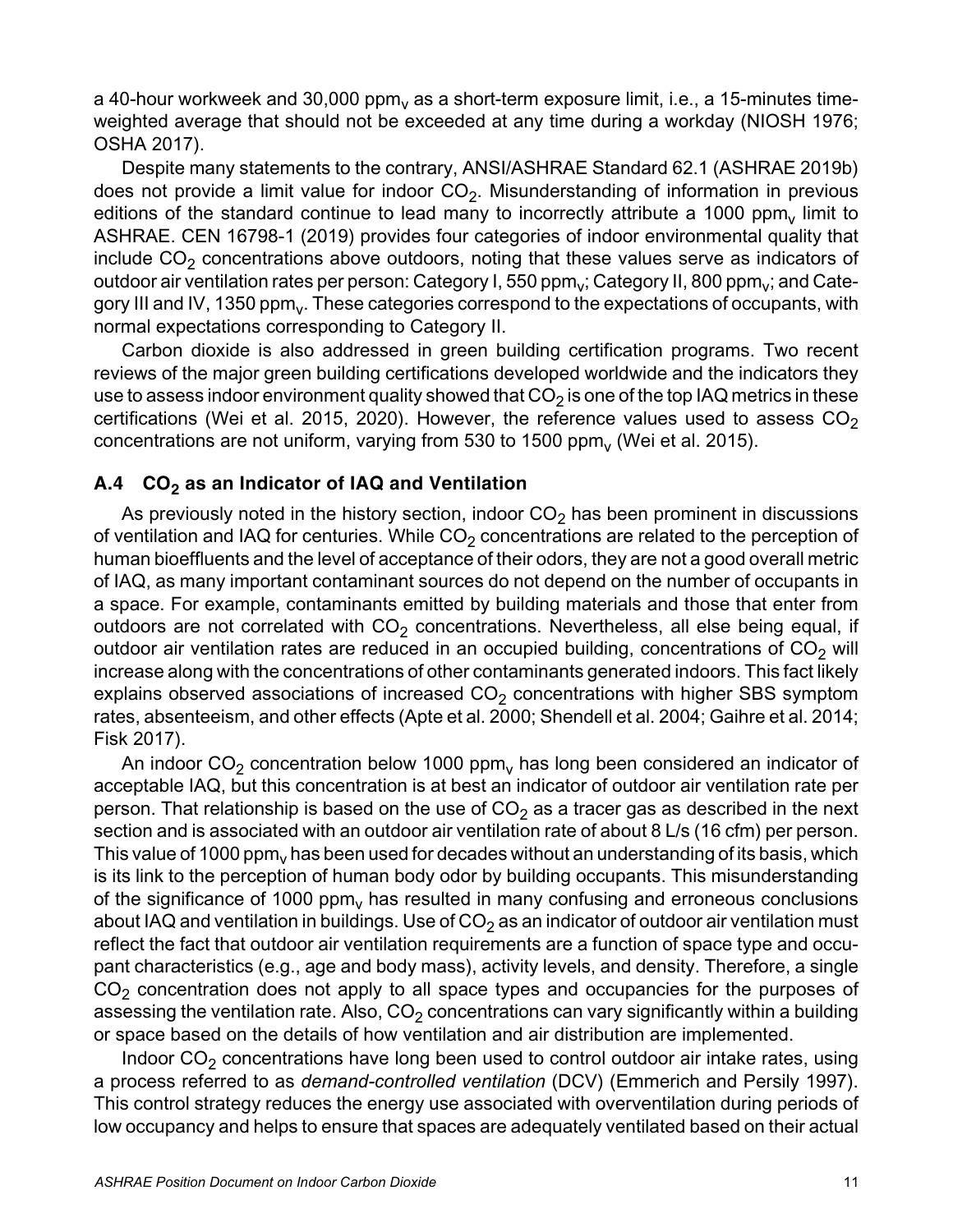occupancy. DCV is in fact required by some energy efficiency standards such as ASHRAE/IES Standard 90.1 (ASHRAE 2019a), and  $CO<sub>2</sub>$  monitoring is one means of implementing DCV. Note that this control strategy can be more complex to implement in multiple-space ventilation systems when complying with the ventilation requirements in ASHRAE Standard 62.1 (ASHRAE 2019b) and the designer still must address contaminants not associated with occupancy levels. Recent research on DCV has led to control sequences for multiple-space systems (Lin and Lau 2015), which must also address the number and locations of sensors in different building zones and variations in  $CO<sub>2</sub>$  generation among zones and over time.

# A.5 Use of Occupant-Generated CO<sub>2</sub> as a Tracer Gas

The use of indoor  $CO<sub>2</sub>$  concentration as an indicator of the adequacy of outdoor air ventilation rates is based on the application of  $CO<sub>2</sub>$  as a tracer gas. Tracer gas dilution methods for measuring outdoor air change rates have been used for decades and are well documented in existing standards (ASTM 2011; ISO 2017). Application of  $CO<sub>2</sub>$  to these methods simply takes advantage of a convenient tracer gas source, i.e., the building occupants. Tracer gas methods also exist to quantify air distribution and ventilation efficiency in spaces, and  $CO<sub>2</sub>$  can be used for these measurements as well. However, most applications of  $CO<sub>2</sub>$  as a tracer gas assume the space in question is a single zone at a uniform tracer gas concentration.

As noted in ASTM D6245 (2018), there are two tracer gas methods for estimating outdoor air ventilation rates using  $CO<sub>2</sub>$ : decay and steady state, both of which are best suited to single zones. Both methods are based on the following assumptions: the tracer gas concentration is uniform in the space being monitored, the outdoor  $CO<sub>2</sub>$  concentration is constant during the test (or monitored in real time), and the rate at which occupants generate  $CO<sub>2</sub>$  is known and constant for the steady-state method. People emit  $CO<sub>2</sub>$  at a rate based on their sex, age, body mass, and level of activity as described in ASTM D6245, and therefore information on the occupants is required to estimate these rates. When reporting the results of these tracer gas measurements, it is essential also to report the uncertainty of the results. ASTM D6245 discusses how to estimate these uncertainties. Because these are single-zone methods, they do not account for airflow and  $CO<sub>2</sub>$  transport between the zone of interest and other building zones. The measurement errors associated with using a single-zone approach in a space or building that is not a single zone at a uniform concentration is difficult to quantify, and these errors are often neglected in the application of these methods.

Peak  $CO<sub>2</sub>$  concentrations are commonly used to estimate ventilation rates per person using the constant injection tracer gas dilution method. For this approach to yield a valid result, the indoor concentration must be at steady state and the ventilation rate must be constant. Using a  $CO<sub>2</sub>$  concentration measured before achieving steady state will overestimate the ventilation rate. In a study of the uncertainty associated with  $CO<sub>2</sub>$  tracer gas measurements in an occupied space (Kabirikopaei and Lau 2020), the steady-state approach resulted in the lowest uncertainty and  $CO<sub>2</sub>$  sensor accuracy was the dominant factor in determining the overall uncertainty.

# A.6 Increases in Outdoor CO<sub>2</sub> Concentrations

Outdoor  $CO<sub>2</sub>$  concentrations are relevant to consideration of indoor  $CO<sub>2</sub>$  for two reasons. First, when using DCV based on the absolute indoor  $CO<sub>2</sub>$  concentration, and not the indooroutdoor difference, the outdoor air intake rate varies not only with occupancy but also with the outdoor air concentration. Second, if exposure to  $CO<sub>2</sub>$  is established to have health and cogni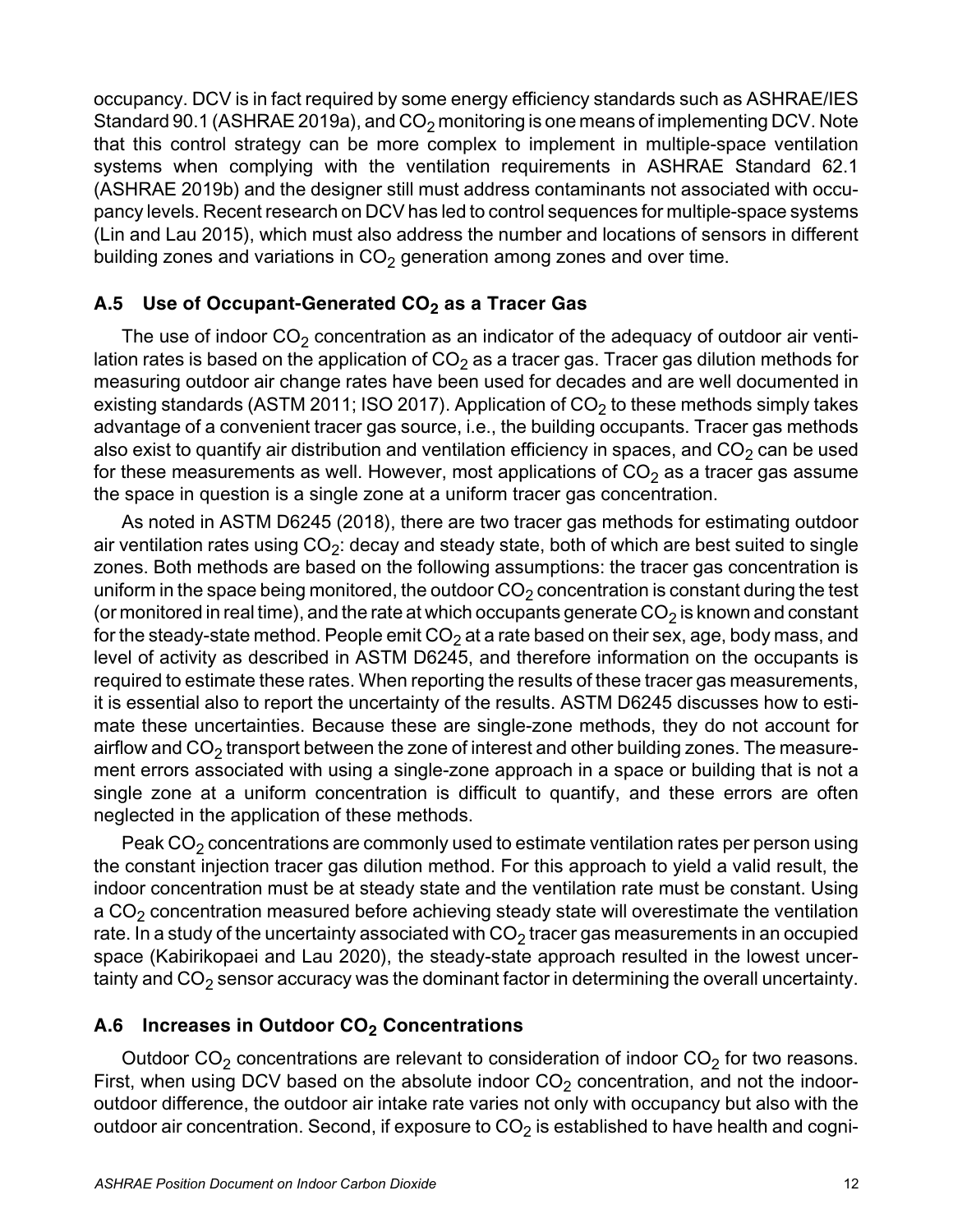tive impacts, then increases in outdoor concentrations will increase the prevalence of these impacts.

Global average  $CO<sub>2</sub>$  concentrations are determined by a complex interaction of sources, sinks, and driving forces. On a geological timescale, they have varied widely, but for hundreds of thousands of years, up until the early twentieth century, they were below 300 ppm $<sub>v</sub>$ , first</sub> exceeding 300 ppm<sub>y</sub> in 1912 (EPA 2021). Over the ensuing half century, the average outdoor  $CO<sub>2</sub>$  concentration grew slowly, reaching 317 ppm<sub>v</sub> in 1960 as measured at the Mauna Loa observatory in Hawaii. Since that time, atmospheric  $CO<sub>2</sub>$  concentrations have risen more rapidly, passing 400 ppm<sub>y</sub> in 2013 and reaching 420 ppm<sub>y</sub> in 2021. The annual growth rate has increased from less than 1 ppm<sub>y</sub> per year in 1959 to roughly 2.5 ppm<sub>y</sub> per year (NOAA 2021).

Superimposed on the trend of increasing outdoor  $CO<sub>2</sub>$  concentration are daily, seasonal, and annual variations. Daily variations are generally small, but a study of concentration over terrestrial ecosystems found an average seasonal peak-to-trough amplitude of 14.8 ppm $_{\rm v}$ , roughly three times the variation observed at the Mauna Loa observatory (Liu et al. 2015). Seasonal variations are attributable to cycles of biomass and photosynthetic activity of plants, with  $CO<sub>2</sub>$  being higher when plants are less active (Cleveland et al. 1983). Urban areas may experience much larger excursions of  $CO<sub>2</sub>$  above the global average due to lack of vegetation and the effects of internal combustion engine vehicles, as well as large vertical variations (Lietzke and Vogt 2013). Transient local concentrations may be hundreds of  $ppm<sub>v</sub>$  above average in some locations, approaching or exceeding 600 ppm $<sub>v</sub>$  (Balling et al. 2001). Local concen-</sub> trations can also be below the average depending on season, time of day, and local vegetation (Liu et al. 2015). These variations in outdoor  $CO<sub>2</sub>$  make it important to measure outdoor concentrations when monitoring indoor  $CO<sub>2</sub>$ .

#### A.7 Air Cleaning Directed at CO<sub>2</sub> Removal Alone

While  $CO<sub>2</sub>$  can be useful as an indicator of ventilation and IAQ under limited circumstances, indoor  $CO<sub>2</sub>$  concentrations are not necessarily well correlated with other important indoor air pollutants such as viruses, mold, formaldehyde, carbon monoxide, asbestos, and airborne particles. Using air-cleaning technologies to reduce  $CO<sub>2</sub>$  for commonly observed indoor concentrations can result in an unjustified expectation that other indoor pollutants are not a concern.

It is important to distinguish between different air-cleaning technologies and how they impact different types of pollutants. The removal or conversion of  $CO<sub>2</sub>$  in the air can be achieved only by chemical reaction processes using sorption-type air cleaners (Hu et al. 2017). The removal of other important indoor contaminants requires other approaches, for example, airborne particle removal by mechanical filters. It is critical not to presume that air cleaning directed at  $CO<sub>2</sub>$  removal or conversion alone will remove other indoor air contaminants that might be of more concern. Also, when using  $CO<sub>2</sub>$ -based DCV, the ventilation system will not operate as intended if using  $CO<sub>2</sub>$  removal devices, since these ventilation controls assume that the measured indoor  $CO<sub>2</sub>$  concentration is proportional to human occupancy.

# A.8 CO<sub>2</sub> as an Indicator of Airborne Infection Risk Transmission

During the COVID-19 pandemic, recommendations have been made to use indoor  $CO<sub>2</sub>$ measurements as an indicator of the risk of airborne infection transmission. ASHRAE does not recommend a specific  $CO<sub>2</sub>$  concentration as a metric of infection risk, but other organizations have recommended (Centers for Disease Control and Prevention [CDC 2021] in the United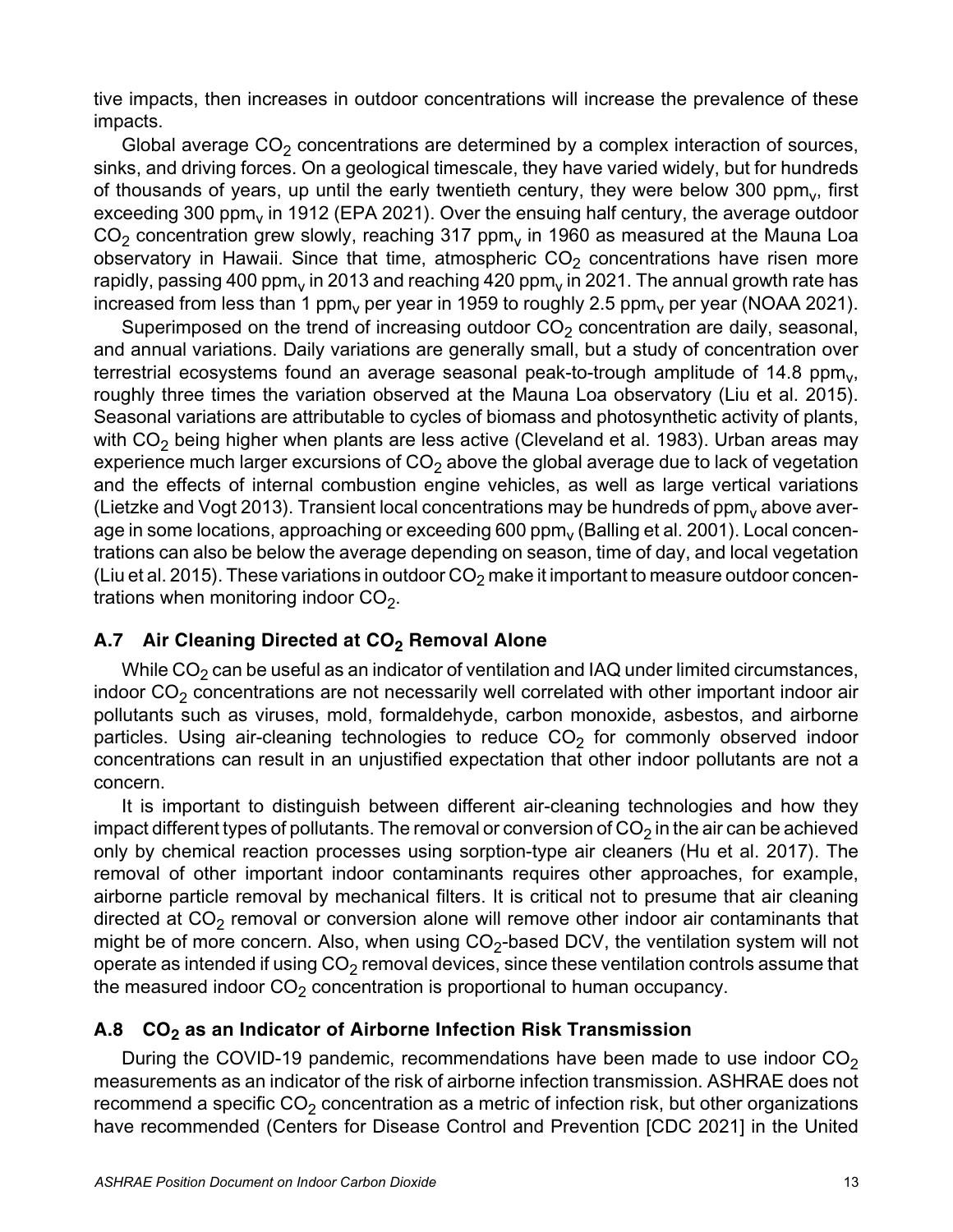States; Federation of European Heating, Ventilation and Air Conditioning Associations [REHVA 2021] in Europe; and Environmental Modelling Group and Scientific Pandemic Insights Group on Behaviours [EMG/SPI-B 2021] in the United Kingdom) or mandated (Belgian Federal Government [BFG 2021]) CO<sub>2</sub> concentration limits. Many of these are based on CO<sub>2</sub> as an indicator of the outdoor ventilation rate per person, which implicitly involves the use of  $CO<sub>2</sub>$  as a tracer gas along with a target ventilation rate. The ventilation rates on which these  $CO<sub>2</sub>$  concentrations are based can be derived from ventilation standards, which are not based on the control of airborne disease transmission except in healthcare settings, or from a ventilation rate specifically intended to control transmission. Note that the ventilation requirements in ASHRAE Standard 62.1 (2019b) are a function of space use and occupancy and therefore the corresponding indoor  $CO<sub>2</sub>$  concentration varies by space type. For example, the steady-state  $CO<sub>2</sub>$  concentrations corresponding to the ventilation requirements in Standard 62.1 range from about 1000 ppm<sub>y</sub> in office spaces and classrooms with younger students to between 1500 and 2000 ppm<sub>y</sub> in restaurants, lecture classrooms, and retail spaces to above 2500 ppm $_{\rm v}$  in conference rooms and auditoriums. Recommendations or requirements for ventilation rates and  $CO<sub>2</sub>$  concentrations to limit infectious disease transmission have been suggested but are highly uncertain given the many factors that impact infection risk, including differences between pathogens. It is important to bear in mind that ventilation is only one control strategy that should be implemented as part of a layered approach to risk management.

All else being equal, higher  $CO<sub>2</sub>$  concentrations correspond to lower outdoor air ventilation rates and potentially an increased risk of airborne transmission. While  $CO<sub>2</sub>$  concentrations can be a useful qualitative indicator, they do not capture the impacts of the reduced occupancy that is common in many buildings or the impacts of particle filtration and air cleaning on infection risk. Other factors impact exposure and transmission risk, such as the amount of virus in the air (which does not necessarily scale with  $CO<sub>2</sub>$ ), respiratory activity, and type of pathogen. Note also that if  $CO<sub>2</sub>$ -based DCV is being used, lower occupancy will reduce the outdoor air ventilation rate and presumably increase the risk of transmission, which is why several organizations have recommended disabling DCV systems or lowering their set points. These two strategies will have different impacts on outdoor air ventilation rates, with the former maintaining design minimum outdoor air intake and the latter potentially increasing outdoor air ventilation.

Rather than using indoor  $CO<sub>2</sub>$  concentration as an indicator of desired ventilation rates, several analyses of airborne infection risk have used  $CO<sub>2</sub>$  as an indicator of the "rebreathed fraction" of indoor air (the fraction of inhaled air that was exhaled by someone else in the space). If the incidence of an airborne disease in the population and the infectious dose of the pathogen are known, these methods can be used to estimate the percentage of new infections for a particular scenario (Rudnick and Milton 2003; Peng and Jimenez 2021). These methods rely on multiple assumptions about the distribution of indoor  $CO<sub>2</sub>$  and infectious aerosol, the relative significance of different infection modes, and dose response relationships that are subject to large uncertainties. Consequently, they may not be highly accurate predictors of absolute risk.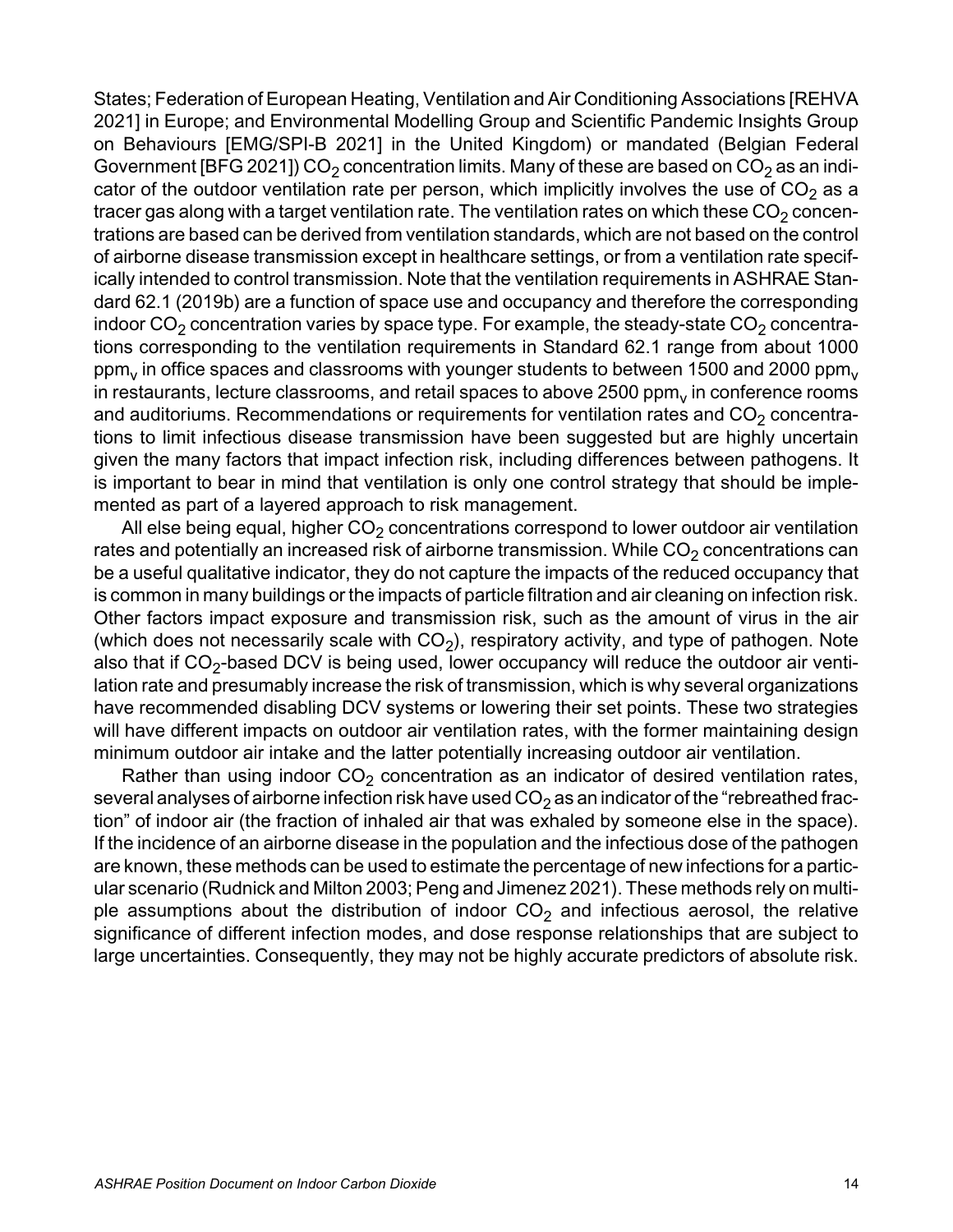#### **REFERENCES**

- Allen, J.G., P. MacNaughton, U. Satish, S. Santanam, J. Vallarino, and J.D. Spengler. 2016. Associations of cognitive function scores with carbon dioxide, ventilation, and volatile organic compound exposures in office workers: A controlled exposure study of green and conventional office environments. *Environ. Health Perspect.*, 124, 805–12.
- Allen, J.G., P. MacNaughton, J.G. Cedeno-Laurent, X. Cao, S. Flanigan, J. Vallarino, et al. 2018. Airplane pilot flight performance on 21 maneuvers in a flight simulator under varying carbon dioxide concentrations. *J Expos Sci Environ Epid* 08:08.
- Apte, M.G., W.J. Fisk, and J.M. Daisey. 2000. Associations between indoor  $CO<sub>2</sub>$  concentrations and sick building syndrome symptoms in US office buildings: An analysis of the 1994–1996 BASE study data. *Indoor Air* 10 (4):246–57.
- ASHRAE. 2019a. ANSI/ASHRAE/IES Standard 90.1-2019, *Energy standard for buildings except low-rise residential buildings*. Peachtree Corners, GA: ASHRAE.
- ASHRAE. 2019b. ANSI/ASHRAE Standard 62.1-2019, *Ventilation for acceptable indoor air quality*. Peachtree Corners, GA: ASHRAE.
- ASTM. 2011. ASTM E741-11(2017), *Standard test method for determining air change in a single zone by means of a tracer gas dilution*. West Conshohocken, PA: ASTM International.
- ASTM. 2018. ASTM D6245-18, *Standard guide for using indoor carbon dioxide concentrations to evaluate indoor air quality and ventilation*. West Conshohocken, PA: ASTM International.
- Balling, R.C. Jr, R.S. Cerveny, and C.D. Idso. 2001. Does the urban  $CO<sub>2</sub>$  dome of Phoenix, Arizona contribute to its heat island? *Geophysical Research Letters* 28(24):4599– 4601.
- BFG. 2021. Belgian pandemic emergency decree. Belgian Federal Government Ministry of Internal Affairs. www.ejustice.just.fgov.be/eli/besluit/2021/10/28/2021042995/justel.
- CDC. 2021. Ventilation in buildings. Atlanta: Centers for Disease Control and Prevention. www.cdc.gov/coronavirus/2019-ncov/community/ventilation.html.
- CEN. 2019. CEN 16798-1:19, *Energy performance of buildings Ventilation for buildings – Part 1: Indoor environmental input parameters for design and assessment of energy performance of buildings addressing indoor air quality, thermal environment, lighting and acoustics*. Brussels: European Committee for Standardization.
- Cleveland, W.S., A.E. Freeny, and T.E. Graedel. 1983. The seasonal component of atmospheric  $CO<sub>2</sub>$ : Information from new approaches to the decomposition of seasonal time series. *Journal of Geophysical Research: Oceans* 88(C15):10934–46.
- Du, B., M.C. Tandoc, M.L. Mack, and J.A. Siegel. 2020. Indoor  $CO<sub>2</sub>$  concentrations and cognitive function: A critical review. *Indoor Air* 30(6):1067–82.
- Emmerich, S.J., and A.K. Persily. 1997. Literature review on  $CO<sub>2</sub>$ -based demand-controlled ventilation. *ASHRAE Transactions* 103(2):229–43.
- EPA. 2021. Climate change indicators: Atmospheric concentrations of greenhouse gases. www.epa.gov/climate-indicators/climate-change-indicators-atmospheric-concentrations -greenhouse-gases. Site visited August 2, 2021.
- Fisk, W., P. Wargocki, and X. Zhang. 2019. Do indoor  $CO<sub>2</sub>$  levels directly affect perceived air quality, health, or work performance? *ASHRAE Journal* 61(9):70–77.
- Fisk, W.J. 2017. The ventilation problem in schools: Literature review. Indoor Air 27: 1039–51.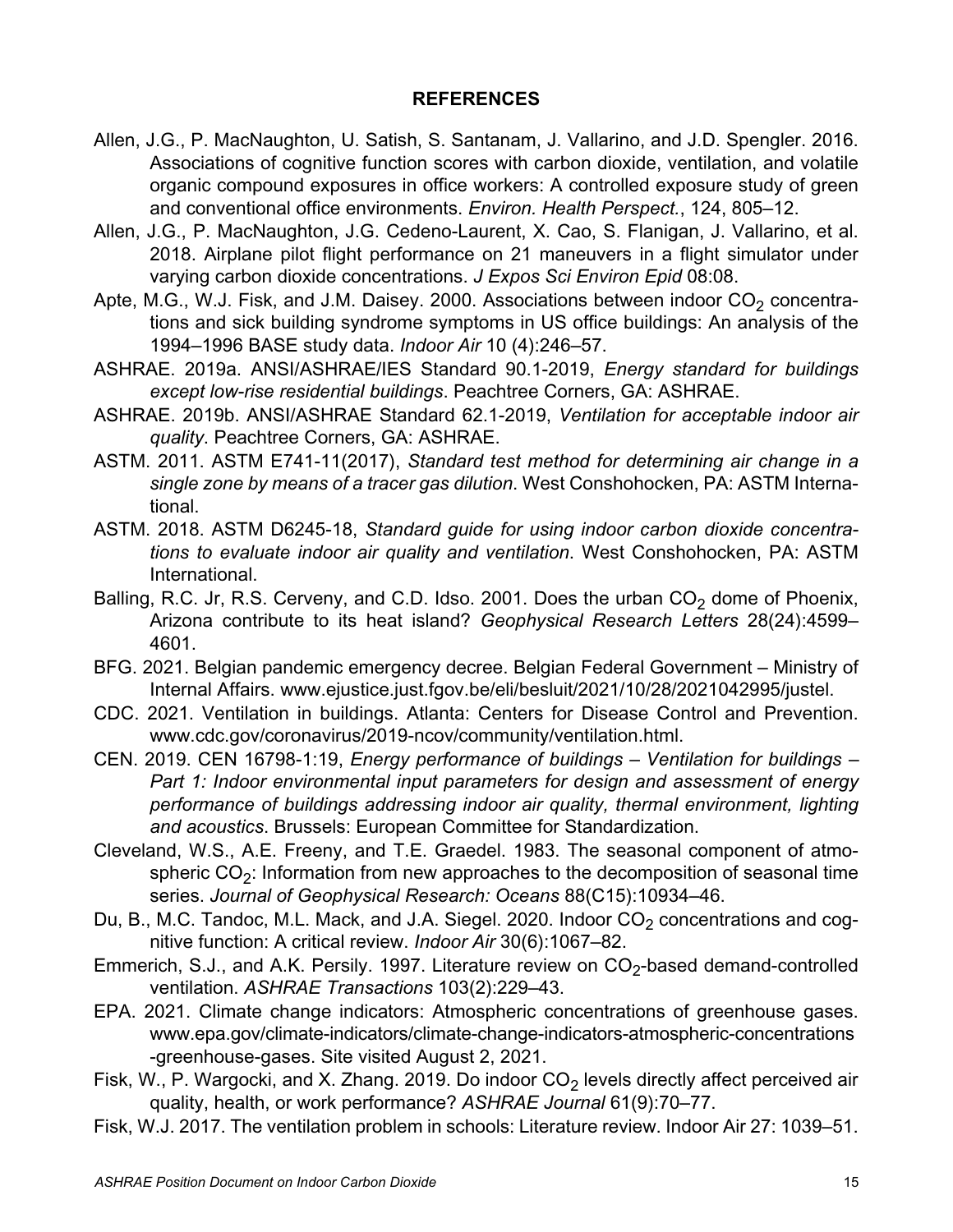- Gaihre, S., S. Semple, J. Miller, S. Fielding, and S. Turner. 2014. Classroom carbon dioxide concentration, school attendance, and educational attainment. *Journal of Schoo*l *Health* 84(9):569–74.
- Hu, S.-C., A. Shiue, S.-M. Chang, Y.-T. Chang, C.-H. Tseng, C.-C. Mao, A. Hsieh, and A. Chan. 2017. Removal of carbon dioxide in the indoor environment with sorption-type air filters. *International Journal of Low-Carbon Technologies* 12(3):330–34. https:// doi.org/10.1093/ijlct/ctw014.
- ISO. 2017. ISO 12569:2017, *Thermal performance of buildings and materials Determination of specific airflow rate in buildings – Tracer gas dilution method*. Geneva: International Organization for Standardization.
- Jacobson, T.A., J.S. Kler, M.T. Hernke, R.K. Braun, K.C. Meyer, and W.E. Funk. 2019. Direct human health risks of increased atmospheric carbon dioxide. *Nature Sustainability* 2:691–701.
- James, J.T., and S.M. Zalesak. 2013. Surprising effects of  $CO<sub>2</sub>$  exposure on decision making. 43rd International Conference on Environmental Systems, Vail, Colorado.
- Kabirikopaei, A., and J. Lau. 2020. Uncertainty analysis of various  $CO<sub>2</sub>$ -based tracer-gas methods for estimating seasonal ventilation rates in classrooms with different mechanical systems. *Building and Environment*, 179.
- Kajtar, L., and L. Herczeg. 2012. Influence of carbon-dioxide concentration on human wellbeing and intensity of mental work. *Idojaras* 116:145–69.
- Lee, J., T.W. Kim, C. Lee, and C. Koo. 2022. Integrated approach to evaluating the effect of  $CO<sub>2</sub>$  concentration on human cognitive performance and neural responses in office environment. *J. Management in Engineering* 38(1).
- Lietzke, B., and R. Vogt. 2013. Variability of  $CO<sub>2</sub>$  concentrations and fluxes in and above an urban street canyon. *Atmospheric Environment* 74:60–72.
- Lin, X., and J. Lau. 2015. Demand controlled ventilation for multiple zone HVAC systems: Part  $2 - CO<sub>2</sub>$ -based dynamic reset with zone primary airflow minimum setpoint reset (1547-RP). *Science and Technology for the Built Environment* 21(8):1100–1108.
- Liu, M., J. Wu, X. Zhu, H. He, W. Jia, and W. Xiang. 2015. Evolution and variation of atmospheric carbon dioxide concentration over terrestrial ecosystems as derived from eddy covariance measurements. *Atmospheric Environment* 114, 75–82.
- Lowther, S.D., S. Dimitroulopoulou, K. Foxall, C. Shrubsole, E. Cheek, B. Gadeberg, and O. Sepai. 2021. Low level carbon dioxide indoors—A pollution indicator or a pollutant? A health-based perspective. *Environments*, 8.
- NIOSH. 1976. *Criteria for a recommended standard: Occupational exposure to carbon dioxide*. DHHS (NIOSH) Publication Number 76-194. National Institute for Occupational Safety and Health. www.cdc.gov/niosh/docs/76-194.
- NOAA. 2021. Trends in atmospheric carbon dioxide. https://gml.noaa.gov/ccgg/trends/. Site visited August 2, 2021.
- OSHA. 2017. Limits for air contaminants. Washington, DC: Occupational Safety & Health Administration, U.S. Department of Labor. www.osha.gov/laws-regs/regulations/standard number/1910/1910.1000TABLEZ1.
- Peng, Z., and J.L. Jimenez. 2021. Exhaled  $CO<sub>2</sub>$  as a COVID-19 infection risk proxy for different indoor environments and activities. *Environmental Science & Technology Letters*, 8, 392–97.